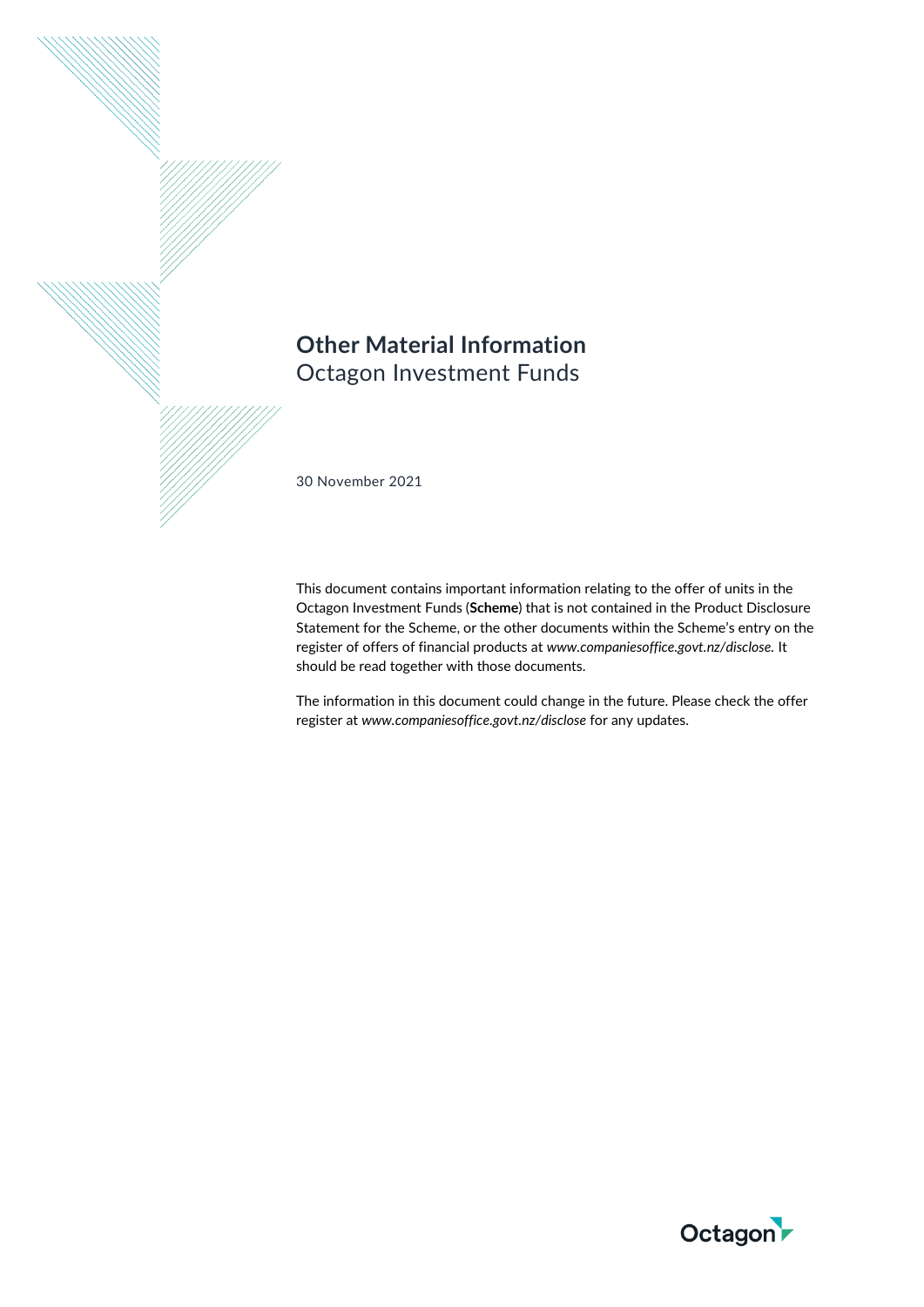## **Contents**

| 7: Related party transactions, conflicts of interest, and changes to the Scheme 19 |  |
|------------------------------------------------------------------------------------|--|
|                                                                                    |  |

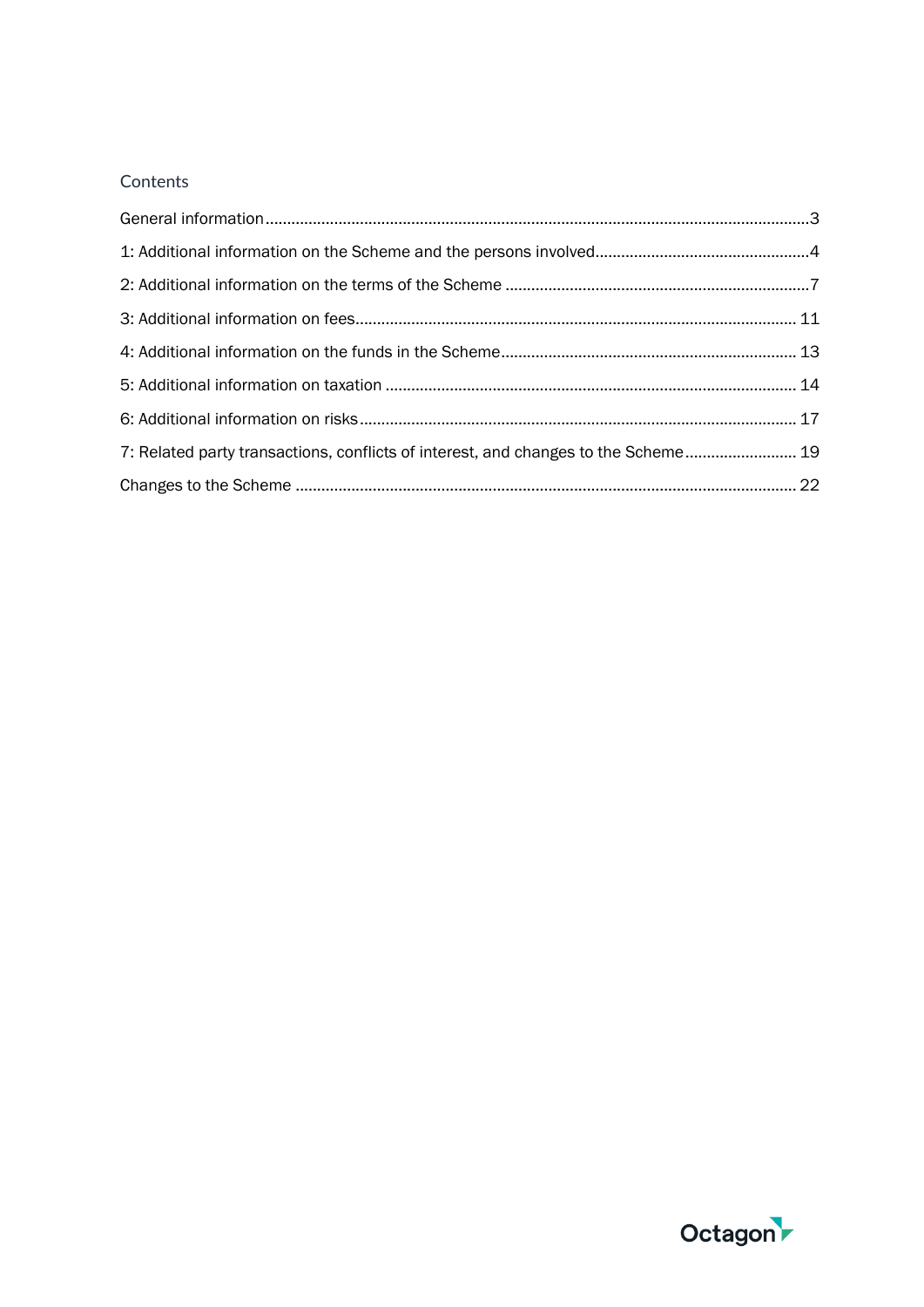## <span id="page-2-0"></span>General information

In this document:

- the words '**you'** or '**your'** refer to you and other persons who apply to invest in the Scheme or who are accepted as Unit Holders
- the words '**we'**, '**us'**, '**Manager**' or '**our'** refer to Forsyth Barr Investment Management Limited, the Manager of the Scheme. We have prepared the information in this document
- where words are defined in this section, those words have the meaning given whenever they are used in this document
- where we refer to something that we or someone else '**currently**' does, this describes our or their practice at the date of this document only. We can review and change our practices without notice to you, as long as we comply with the Master Trust Deed, Establishment Deeds and Governing Legislation. Other parties may change their practices at any time

#### *Glossary*

| Appointment<br>Date                 | means 30 November 2021, being the<br>date on which Octagon Asset<br>Management Limited was appointed<br>the investment manager for the<br>Scheme and the Scheme was<br>renamed as the Octagon Investment<br>Funds                                                                                                                                                    |
|-------------------------------------|----------------------------------------------------------------------------------------------------------------------------------------------------------------------------------------------------------------------------------------------------------------------------------------------------------------------------------------------------------------------|
| <b>Fstablishment</b><br>Deed        | means, for a fund, the deed providing<br>for the establishment of the fund.<br>containing the details that the<br>Supervisor and Manager consider<br>necessary or appropriate for the fund.<br>The Establishment Deeds are<br>currently set out in two Consolidated<br>Establishment Deeds dated 9 August<br>2016 (amended 11 December 2020)<br>and 24 November 2020 |
| Financial<br>Markets<br>Legislation | has the meaning given in the FMCA                                                                                                                                                                                                                                                                                                                                    |
| <b>FMA</b>                          | means the Financial Markets<br>Authority                                                                                                                                                                                                                                                                                                                             |
| <b>FMCA</b>                         | means the Financial Markets Conduct<br>Act 2013 (and includes the Financial<br>Markets Conduct Regulations 2014)                                                                                                                                                                                                                                                     |

| fund                 | means one of the funds of the<br>Scheme, currently:<br>New Zealand Equities Fund<br><b>Australian Equities Fund</b><br><b>Listed Property Fund</b><br><b>Global Equities Fund</b><br>New Zealand Fixed Interest<br>Fund<br>Income Fund<br><b>Balanced Fund</b><br>Growth Fund                                                                                                                                             |
|----------------------|---------------------------------------------------------------------------------------------------------------------------------------------------------------------------------------------------------------------------------------------------------------------------------------------------------------------------------------------------------------------------------------------------------------------------|
| Governing            | means as appropriate, all laws and                                                                                                                                                                                                                                                                                                                                                                                        |
| Legislation          | regulations applicable to the Manager<br>(including compliance by the Manager<br>with the terms of its licence under<br>the FMCA as a manager of registered<br>schemes), the Supervisor, and<br>Scheme at applicable points in time,<br>and which may include without<br>limitation, the Financial Markets<br>Legislation and methodologies or<br>frameworks issued by the FMA under<br>the Financial Markets Legislation |
| Octagon              | Octagon Asset Management Limited,<br>which is the investment manager of<br>the Scheme.                                                                                                                                                                                                                                                                                                                                    |
| Master Trust<br>Deed | means the Deed under which the<br>Scheme funds were established, and<br>Trustees Executors Limited is<br>appointed as Supervisor and Forsyth<br>Barr Investment Management Limited<br>is appointed as Manager                                                                                                                                                                                                             |
| <b>PDS</b>           | means the Product Disclosure                                                                                                                                                                                                                                                                                                                                                                                              |
|                      | Statement for the Scheme (as defined<br>in the FMCA)                                                                                                                                                                                                                                                                                                                                                                      |
| PIE                  | means Portfolio Investment Entity                                                                                                                                                                                                                                                                                                                                                                                         |
| Scheme               | means the Octagon Investment<br>Funds as a whole, which is a<br>registered managed investment<br>scheme under the FMCA                                                                                                                                                                                                                                                                                                    |
| SIPO                 | means the Statement of Investment<br>Policies and Objectives for the<br>Scheme (as defined in the FMCA)                                                                                                                                                                                                                                                                                                                   |
| unit                 | means an undivided part or share in a<br>fund as described in the Master Trust<br>Deed, and includes part of a unit                                                                                                                                                                                                                                                                                                       |
| Unit Holder          | means, in relation to a fund, a person<br>for the time being entered on a<br>register as the holder of a unit in that<br>fund                                                                                                                                                                                                                                                                                             |
| <b>Valuation Day</b> | means, in respect of a fund, a day<br>specified in the relevant<br>Establishment Deed as a day in<br>respect of which the value of the<br>assets of the fund is determined                                                                                                                                                                                                                                                |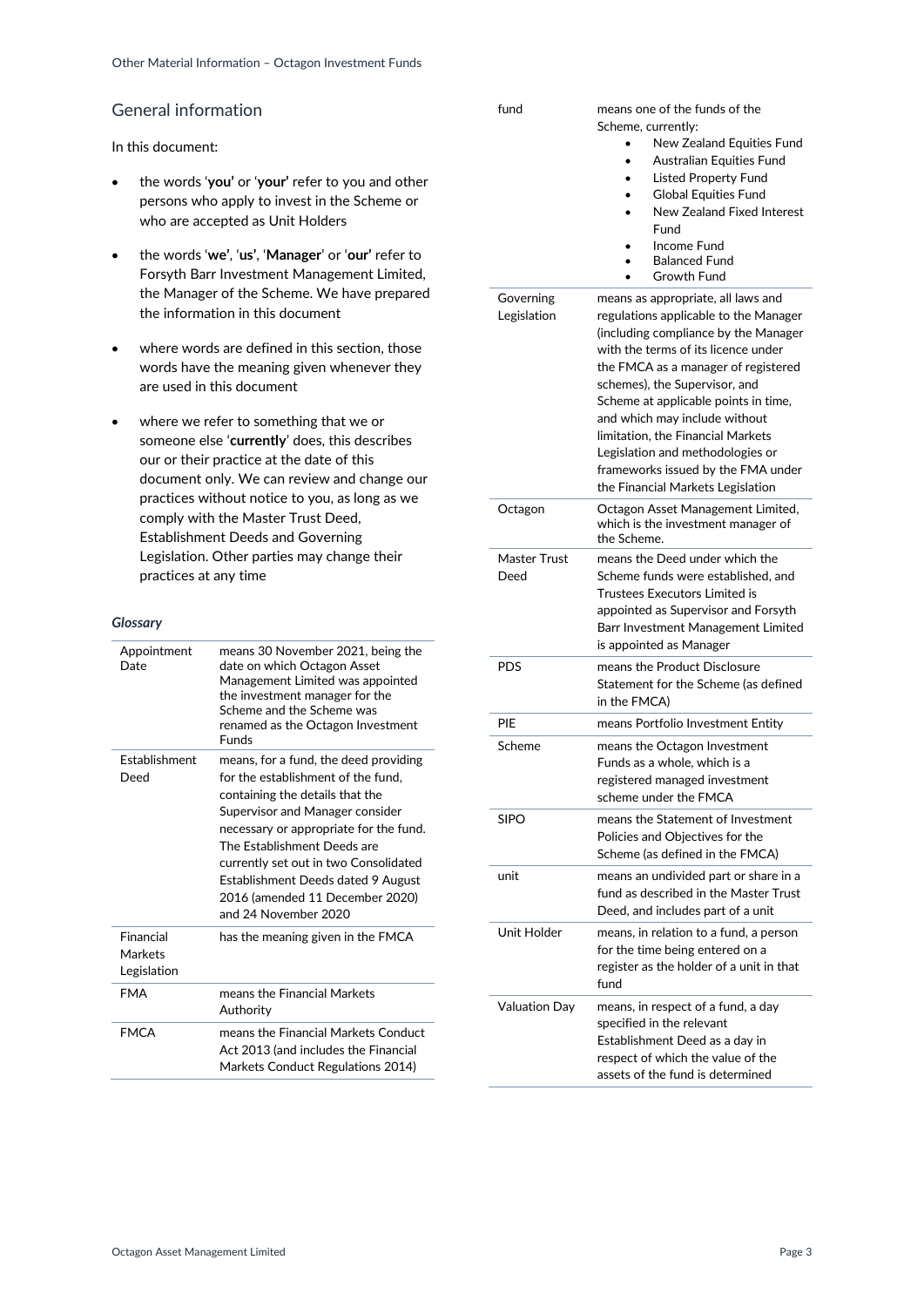## <span id="page-3-0"></span>1: Additional information on the Scheme and the persons involved

The Scheme was established as the Forsyth Barr Investment Funds on 27 September 2007 in Dunedin, New Zealand when the Master Trust Deed was signed. The Scheme was renamed as the Octagon Investment Funds on the Appointment Date.

#### **Manager**

We act as the Manager of the Scheme. As Manager we are responsible for offering and issuing interests in the Scheme to Unit Holders, managing the assets of the funds, and administering the funds. We are licenced under the FMCA as a manager of registered schemes. Further information on our licence is available on the FMA website [\(www.fma.govt.nz\)](http://www.fma.govt.nz/) and also on the Financial Service Providers Register website [\(www.companiesoffice.govt.nz/fsp\)](http://www.companiesoffice.govt.nz/fsp).

Some information about us as at the date of this document is below:

#### **Directors**

### **Neil Paviour-Smith, Wellington** *Managing Director, Forsyth Barr Limited*

Neil was appointed Managing Director of Forsyth Barr in 2001 and has been working in NZ's capital markets for 30 years. He is also Chancellor of Victoria University of Wellington and Chairman of the NZ Regulatory Board of Chartered Accountants Australia and New Zealand (CAANZ). He is a Fellow of the Institute of Finance Professionals NZ (INFINZ), a Fellow Chartered Accountant and a former director of NZX Limited.

## **Andrew Bowley, Upper Hutt** *Head of Research, Forsyth Barr Limited*

Andy joined Forsyth Barr in 2012 as Head of Research. He has over 20 years of industry experience. Andy is a FCA Chartered Accountant and has a BEng (Hons) degree in mechanical engineering from the University of Nottingham.

#### **Nicholas Hegan, Wellington**

*Head of Legal, Forsyth Barr Limited* Nick joined Forsyth Barr in 2014. He has over 20 years experience in the financial and legal industries in NZ and overseas. Nick holds an LLB (Hons) from Victoria University of Wellington and a BSc (Hons) Mathematics from the University of Canterbury.

## **Shane Edmond, Christchurch**

*Head of Wealth Management, Forsyth Barr Limited* Shane joined Forsyth Barr in 2002 as Head of Retail Broking, having operated in the stockbroking industry since 1986.

Our Directors may change from time to time without notice to Unit Holders. The current directors may be found on the Companies office website, at [www.companiesoffice.govt.nz/companies](http://www.companiesoffice.govt.nz/companies) (company number 2095523).

As at the date of this document we have delegated daily administration of the Scheme to Forsyth Barr Limited (see "**Other Parties**" below).

#### **Investment Manager**

On the Appointment Date, we entered into an Investment Management Agreement with Octagon Asset Management Limited. Under the agreement, Octagon is responsible for the day to day investment management for each of the funds under normal market terms. Octagon is a related party of the Manager.

Some information about the Investment Manager as at the date of this document is below:

#### **Directors**

## **Neil Paviour-Smith, Wellington** *Managing Director, Forsyth Barr Limited*

See information above.

#### **Nicholas Hegan, Wellington** *Head of Legal, Forsyth Barr Limited*

See information above.

#### *Richard Bodman, Wellington Independent Director*

Richard is an Independent Director of Octagon Asset Management Limited. He has spent more than 25 years' working in the financial services sector. He is currently a Non-executive Director of NZX Limited, Independent Director & Chair of Te Ahumairangi Investment Management Limited, and an Independent Director of Forsyth Barr Custodians Limited and Forsyth Barr Cash Management Nominees Limited. He is a member of the Institute of Directors.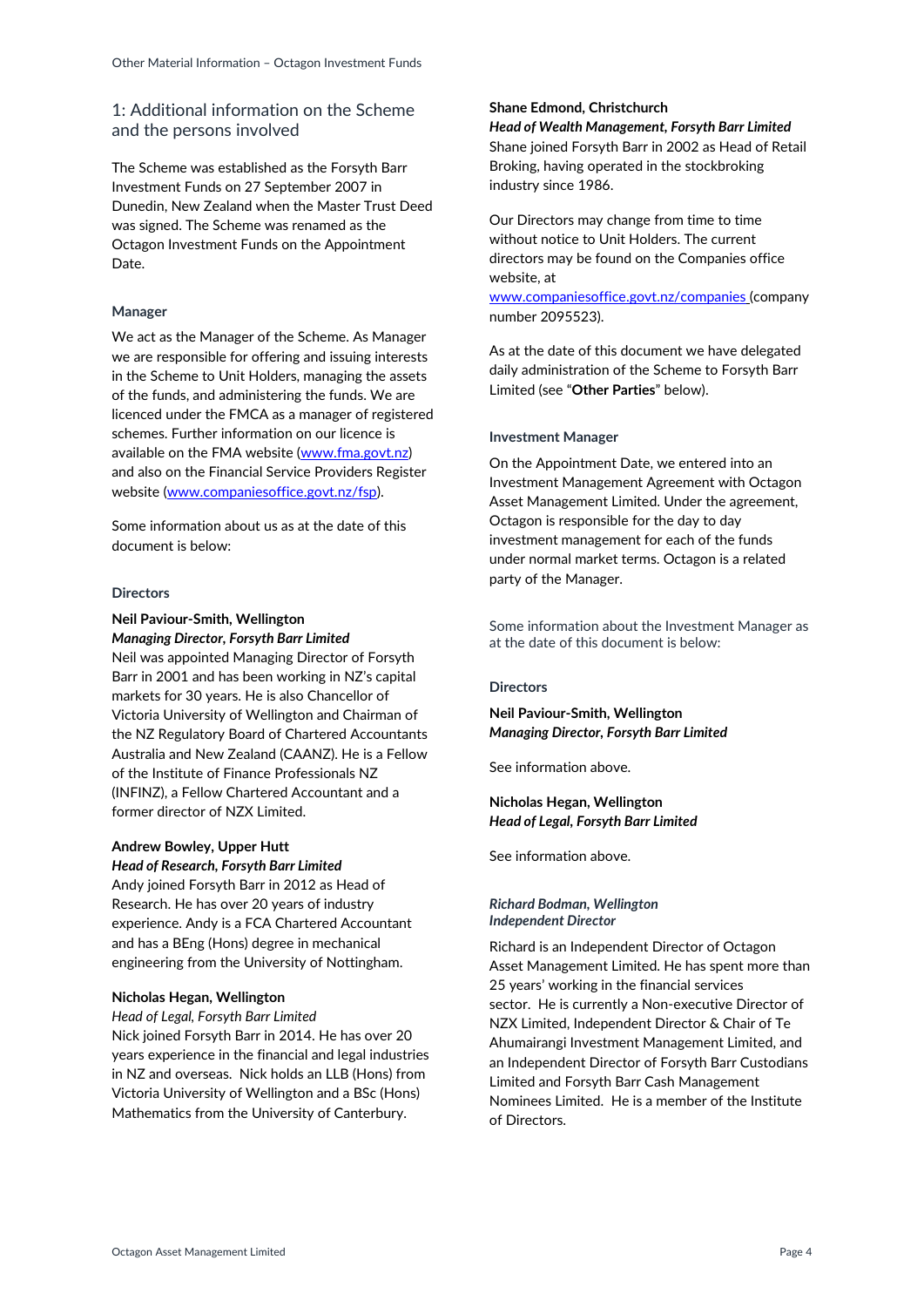## *Paul Robertshawe, Wellington Chief Investment Officer*

Paul joined Forsyth Barr in 2021 and moved to Octagon on the Appointment Date. He has 25 years of experience in New Zealand's funds management industry and has been running equity portfolios for the past 17 years. Paul holds a BBS degree in Finance and Accounting from Massey University and is a member of Chartered Accountants Australia and New Zealand (CAANZ) and the Institute of Finance Professionals (INFINZ).

The Investment managers Directors may change from time to time without notice to members. The current directors may be found on the Companies Office website, at

**[www.companiesoffice.govt.nz/companies](http://www.business.govt.nz/companies)** (company number 8234756).

#### **Senior Management**

The following Octagon personnel are involved in the investment management of the Scheme:

#### **Craig Alexander**

#### *Head of Fixed Interest and ESG*

Craig joined Forsyth Barr in 2013 and moved to Octagon on the Appointment Date. He has over 25 years of experience spanning New Zealand's banking, insurance and fund management industries. Craig holds a commerce degree from Lincoln University of Christchurch.

#### **Jason Lindsay**

#### *Head of Equities*

Jason joined Forsyth Barr in 2019 and moved to Octagon on the Appointment Date. He has over 15 years of experience spanning New Zealand's equity research and fund management industries. Jason holds a BCA from Victoria University of Wellington and is a member of Chartered Accountants Australia and New Zealand (CAANZ).

### **Paul Robertshawe** *Director, Chief Investment Officer* See information above.

The ultimate holding company of the Manager, Forsyth Barr Limited and Octagon Asset Management Limited is Forsyth Barr Group Limited.

As at the date of this document we manage other managed investment schemes.

#### **Supervisor**

Trustees Executors Limited acts as the Supervisor of the Scheme. The Supervisor is responsible for

supervising the performance of our functions as manager. The Supervisor (or someone else it appoints) also holds all assets of the Scheme in trust for Unit Holders. Some information about the Supervisor is below:

## **Licence**

The Supervisor has been granted a full licence under the Financial Markets Supervisors Act 2011 to act as a supervisor of managed investment schemes. The licence expires on 16 January 2023 and is subject to reporting conditions. Further information on the Supervisor's licence is available on the FMA website [\(www.fma.govt.nz\)](http://www.fma.govt.nz/) and also on the Financial Service Providers Register website

[\(www.companiesoffice.govt.nz/fsp\)](http://www.companiesoffice.govt.nz/fsp).

#### **Directors**

The current list of directors of the Supervisor may be found on the Companies Office website, at [www.companiesoffice.govt.nz/companies](http://www.companiesoffice.govt.nz/companies) (company number 142877).

#### **Incorporation and parent company**

The Supervisor was incorporated in New Zealand in 1881, and was re-registered to become a company under the Companies Act 1993 on 30 June 1997. On 1 May 2002 the Supervisor's status as a statutory trustee company was confirmed under its own Act of Parliament, the Trustees Executors Limited Act 2002. The Supervisor changed its name to Tower Trust Limited on 1 May 2002 and changed from this name to its current name on 1 August 2003.The Supervisor's ultimate holding company is Sterling Grace (NZ) Limited, incorporated in NZ on 30 July 2003.

#### **Custodian**

The Supervisor has not contracted an external custodian for the Scheme. It holds the assets of the funds through its wholly-owned nominee company, T.E.A. Custodians Limited.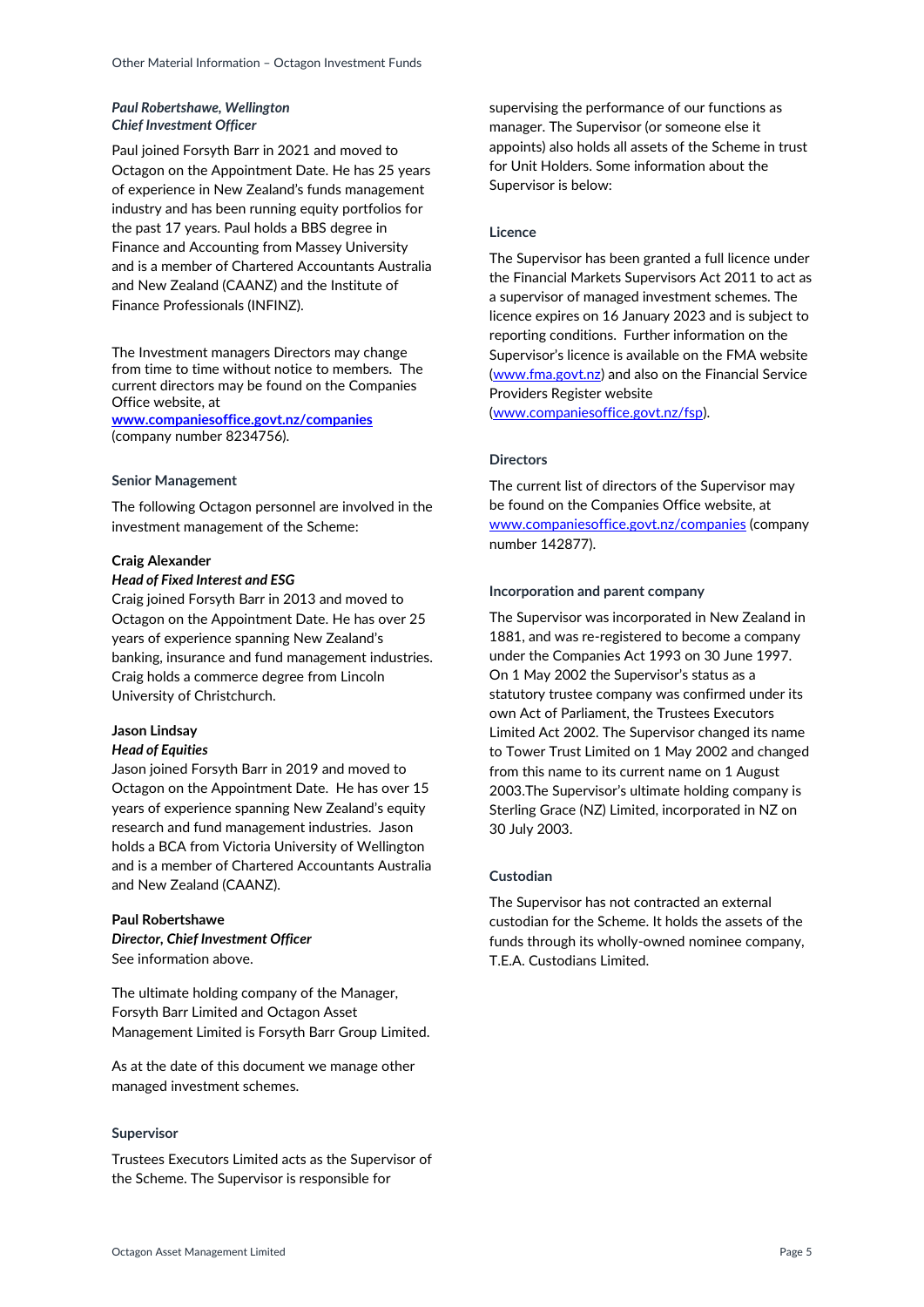#### **Other Parties**

#### *Service Providers*

We may appoint administration or investment managers to carry out administration or investment management (as applicable) of the Scheme. Any administration or investment managers appointed by us may change from time to time without notice to you.

As at the date of this document we have delegated daily administration to:

Forsyth Barr Limited 35 The Octagon Private Bag 1999 Dunedin 9016

Forsyth Barr Limited is an authorised body under our licence as a manager of registered schemes.

We have delegated investment management to:

Octagon Asset Management Limited Level 19, 157 Lambton Quay Wellington, 6011

We have delegated unit pricing, investment accounting and registry services to:

MMC Limited Level 25, QBE Centre 125 Queen Street Auckland 1010

#### **Auditor**

Deloitte has been appointed as Auditor of the Scheme. Deloitte is registered under the Auditor Regulation Act 2011. Other than in its capacity as auditor, and the provision of tax compliance services which it provides to us, Deloitte has no relationship with, or interests in, the Scheme.

#### **No Guarantee**

There is no guarantee from the Crown or any other person in respect of the Scheme or any fund of the Scheme. No person associated with the Scheme guarantees the repayment of capital or the investment performance of the Scheme. Our obligations, and those of the Supervisor, are not guaranteed by any third party.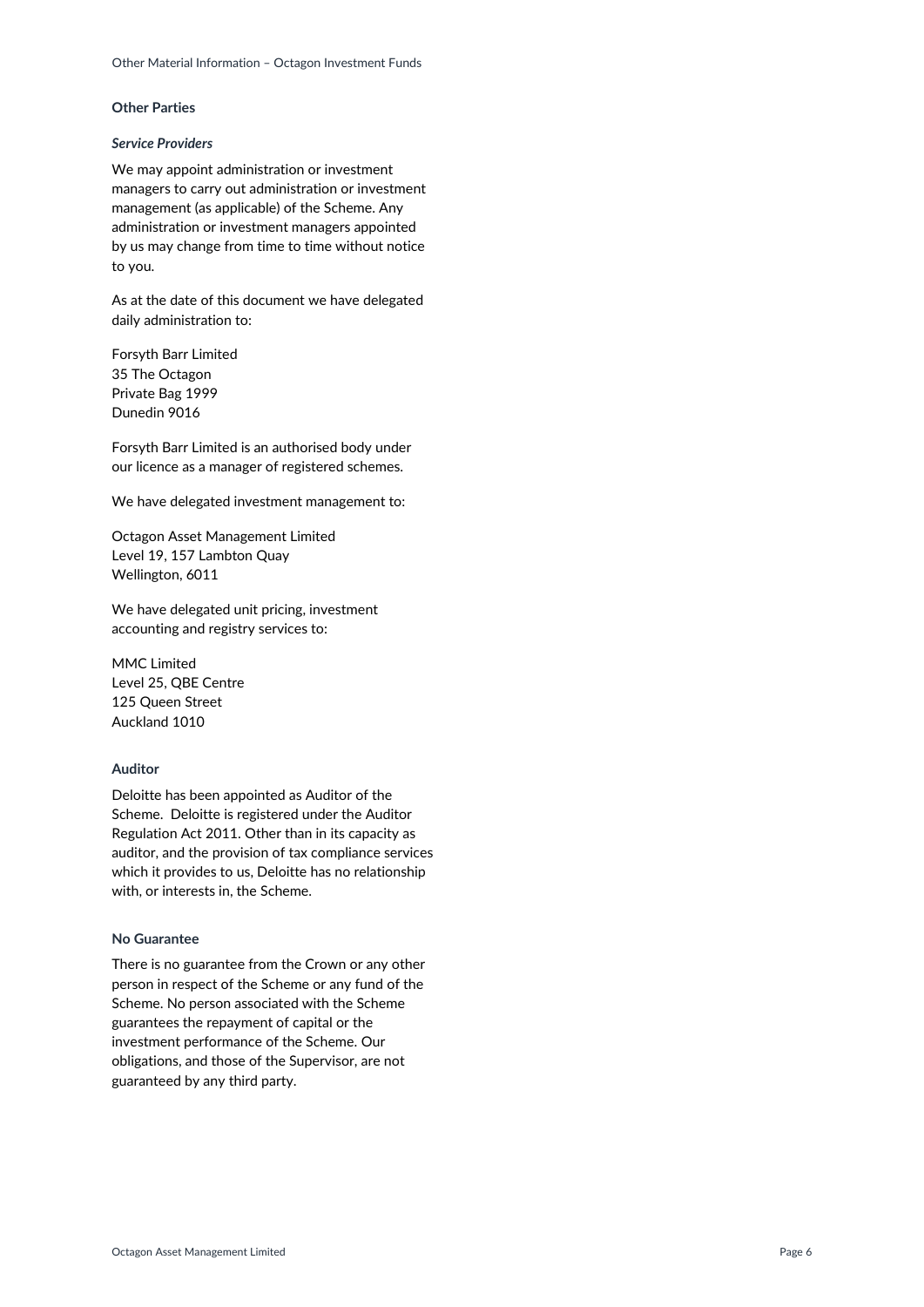## <span id="page-6-0"></span>2: Additional information on the terms of the Scheme

This section provides information about the funds and how they work.

## **Establishment**

The Scheme was originally established as the Forsyth Barr Investment Funds under a Master Trust Deed dated 27 September 2007, as amended on 27 February 2015. That was replaced on 9 August 2016 by way of a consolidated Master Trust Deed effective 12 September 2016, being the date on which the funds of the Scheme opted-in to the FMCA regime. The consolidated Master Trust Deed was further amended on 24 November 2020. The Master Trust Deed is available on the schemes register at [www.companiesoffice.govt.nz/disclose](http://www.companiesoffice.govt.nz/disclose) (scheme number SCH10647). On the Appointment Date, the Scheme was renamed as the Octagon Investment Funds and the name of each fund modified by removing "Forsyth Barr" from the fund name.

#### *Under the Master Trust Deed, each fund is established under an Establishment Deed. The dates of the Establishment Deeds (and amendments) are:*

| Fund(s)                             | Date of Establishment Deed                                                                                                                                      |
|-------------------------------------|-----------------------------------------------------------------------------------------------------------------------------------------------------------------|
| <b>New Zealand Equities</b><br>Fund | 27 September 2007, each as<br>amended on 27 March<br>2008, 27 June 2008, 10                                                                                     |
| <b>Australian Equities</b><br>Fund  | September 2014,<br>consolidated on 9 August<br>2016 and amended on 11<br>December 2020                                                                          |
| <b>Listed Property Fund</b>         | 27 March 2008, each as<br>amended on 10 September                                                                                                               |
| <b>Global Equities Fund</b>         | 2014, consolidated on 9<br>August 2016 and amended<br>on 11 December 2020                                                                                       |
| New Zealand Fixed<br>Interest Fund  | 27 March 2008, as amended<br>on 7 July 2008, 19<br>September 2008, 10<br>September 2014,<br>consolidated on 9 August<br>2016 and amended on 11<br>December 2020 |
| <b>Income Fund</b>                  | 24 November 2020                                                                                                                                                |
| <b>Balanced Fund</b>                | 24 November 2020                                                                                                                                                |

| Fund(s)            | Date of Establishment Deed |
|--------------------|----------------------------|
| <b>Growth Fund</b> | 24 November 2020           |

The Scheme is registered on the register of managed investment schemes under the FMCA. The operation of the Scheme is governed by the FMCA.

When you become a Unit Holder in the Scheme you get the benefit of, and are bound by, the terms of the Scheme as set out in the Master Trust Deed and the relevant Establishment Deeds.

## **Establishment of the funds**

The Master Trust Deed allows the Supervisor and us to establish separate trusts (that is, new funds). If the establishment of a fund would affect you (as a Unit Holder in another existing fund) then we will give you one month's notice.

Each fund is established by an Establishment Deed setting out the details of the new fund.

We may vary or alter the terms of the funds, and we may, after giving the Supervisor and you (if you are affected by the change) notice, merge funds together or divide a fund into separate funds.

## **Separate trusts**

Each fund is a separate trust, independent of the other funds, and:

- the assets of one fund may not be used to meet the liabilities of another
- all investments made with the money of a fund are held by the Supervisor as the exclusive property of that fund and for the exclusive benefit of Unit Holders in that fund
- we and the Supervisor keep separate records and accounts for each fund, although one fund may invest in another fund
- the creation of additional funds does not, in itself, affect any existing fund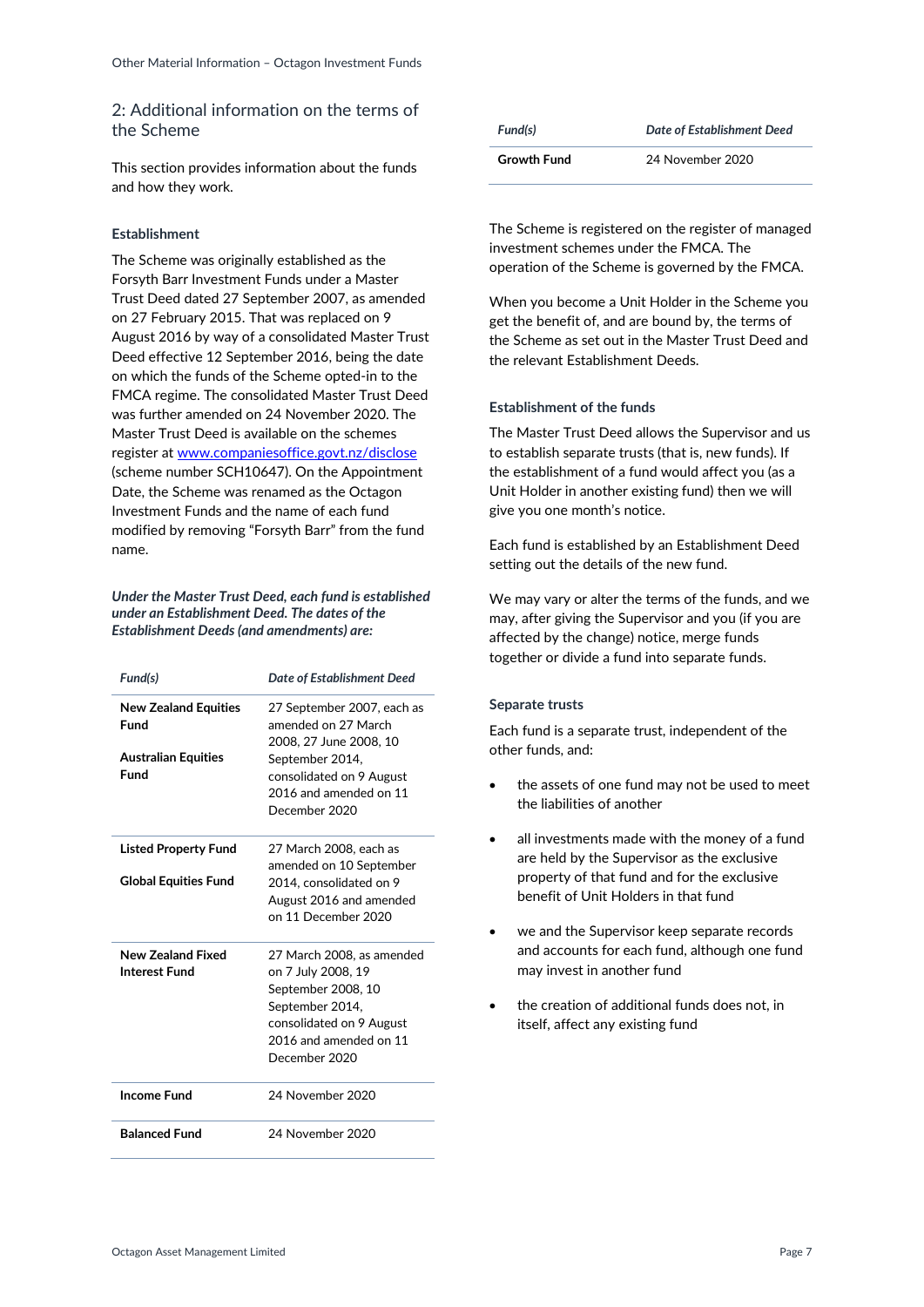#### **Units**

Each fund is divided into units. Each unit relates to a particular fund and confers an equal interest in the assets of that fund, although no investor acquires any interest in the individual investments of a fund. We may consolidate or subdivide the units in a fund, and units can be divided into part-units.

#### **Applications for units**

You may apply for units in any fund. Your application is deemed to be received when we have received your instruction to apply for units in such form as we may specify, and you have forwarded or credited the necessary application money or other consideration for units. If your application is received before 5pm on a Valuation Day, your application will be effective for that Valuation Day. If your application is received at or after 5pm on a Valuation Day or on a day that is not a Valuation Day, your application will be effective on the next Valuation Day. The actual calculation of unit values and issue of units happens on the next Valuation Day following the effective date of the application.

We may specify minimum investment amounts for initial and subsequent investments in each fund. See the PDS for the current minimums.

#### **Issue of units**

The number of units issued to you will reflect the amount you have invested (less any fees that apply – see below) and the unit issue price (see below). The number of units issued is rounded down to four decimal places, if necessary.

We may, after having told the Supervisor, stop issuing units in one or more funds, for a set period or until the relevant fund is wound up.

We may refuse to accept any application for units and do not need to give you reasons why.

We may redeem, or treat as void, units where issuing them would result in a fund losing its status as a PIE. In this case the Supervisor will pay you the withdrawal value for those units.

#### **Valuation**

The Master Trust Deed sets out the methodology used to value fund investments.

We may agree with the Supervisor that another method is appropriate to determine the value of specific investments.

The funds' investments are valued on each Valuation Day, in normal circumstances this will be each day that banks are open for business (other than a Saturday or Sunday) except if the Registry is closed on a business day.

### **Unit value**

The unit value for a fund is calculated by dividing the total value of the fund (its assets minus its liabilities) by the number of units that have been issued in the fund.

#### **Unit issue price**

The price at which units in a fund are issued is the unit value (see above) for the Valuation Day on which your application for units is effective, adjusted to reflect an equitable proportion of the management fees, Supervisor fees, and other fees accrued or otherwise payable at the relevant time that are not already reflected in the unit value, plus any buy spread that the Manager may apply in accordance with the Master Trust Deed.

#### **Distributions (Income Fund only)**

On application you notify us of your choice to have distributions reinvested in units in the fund or paid out. Distributions are paid to your nominated bank account within 20 business days of the date of declaration. You may elect to have all (but not part) of your distribution reinvested in further units rather than paid out. If you do not notify us of your choice, we will automatically reinvest any distributions payable to you. If buy/sell spreads are being applied to the fund, a buy spread will not be charged on any reinvestment. You may alter your instruction to receive distributions or reinvest at any time by contacting us in writing and giving us at least 2 business days' notice.

We can alter the distribution periods or make regular distributions from the other funds in the future. The Income Fund aims to pay distributions in April, July, October and January. The amount of distribution will be calculated by us as soon as practicable after the end of the previous quarter (March, June, September and December). We will determine the distribution amount based on our assessment of income received by the fund over the previous quarter and income we determine as likely to be received over the remainder of the financial year. When determining the amount of distribution we can elect to retain a portion of income the fund has received, pay a portion of capital as a distribution; or, make no distribution payments for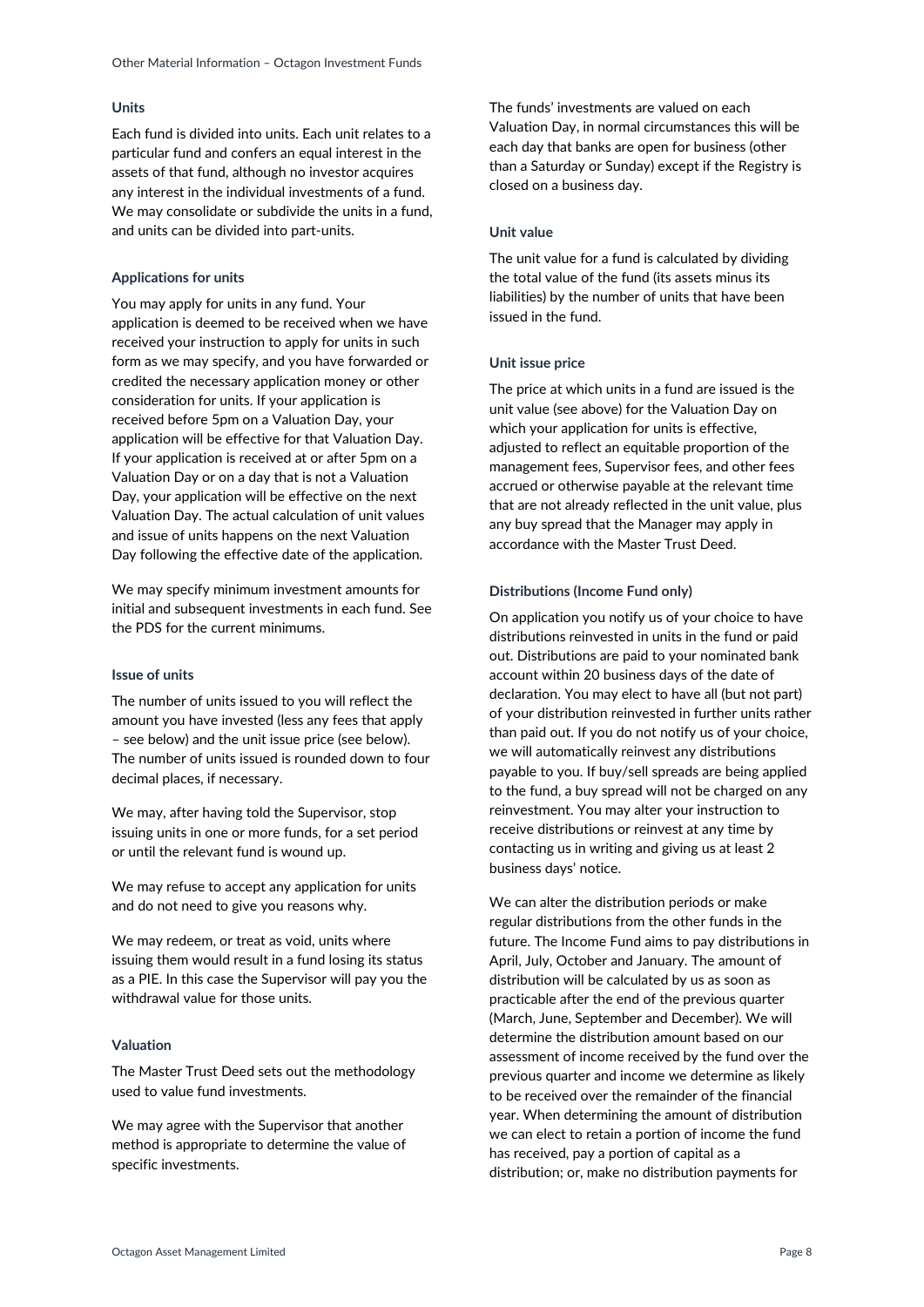the quarter. We may do this in order to better manage the amount of future distributions. We may, rather than make a cash distribution, make an in specie distribution, however we may not make an in specie distribution without the consent of the Supervisor. The amount to be distributed in total for the fund is divided by the number of units on issue for that fund on the date the distribution was declared, as determined by us. This will determine the amount to be distributed for each unit that has been issued in that fund. If you have units in that fund, your entitlement will be determined by multiplying the amount to be distributed per unit by the number of units you have in that fund, as at the date the distribution was declared.

Each unit in a fund will receive the same distribution for a particular distribution period regardless of when it was issued. Prior to a distribution, any accrued income will be reflected in the unit price of the fund. Therefore, after a distribution has been declared, the unit price will generally fall by the value of the amount to be distributed per unit. If you invest just before a distribution, you may receive some of your investment back as income (and the capital value of your unit will have decreased).

For further information on the payment dates and the amount of distributions we have paid refer to [www.octagonasset.co.nz/our-funds/income-fund](file://///forbar/data/Marketing%20and%20Compliance%20Words%20Flow/OMI%20FBIF/www.octagonasset.co.nz/our-funds/income-fund) .

### **Withdrawals**

You may withdraw your money from the funds by redeeming (this means cashing in) your units.

Withdrawals are made by providing us with a withdrawal notice in the form that we set, which must specify the dollar amount or number of units to be withdrawn from the fund or funds (or state that a full withdrawal is required, in which case the number of units will be adjusted for any attributed tax or tax credit).

A withdrawal notice received before 5pm on a Valuation Day will be effective for that Valuation Day. A withdrawal notice received at or after 5pm on a Valuation Day or on a day that is not a Valuation Day will be effective on the next Valuation Day. We may decide to defer the Valuation Day on which a withdrawal notice is effective, if permitted by the fund's Establishment Deed. Currently, each fund's Establishment Deed allows for deferral for up to five business days in the event that proceeds from the sale of investments are required to meet the required cash outflow. The actual calculation of unit values and redemption of

units happens on the next Valuation Day following the effective date of the withdrawal.

The withdrawal value of a unit is the unit value for the Valuation Day on which your withdrawal notice is effective, adjusted to reflect an equitable proportion of the management fees, Supervisor fees, and other fees accrued or payable at that time that are not already reflected in the unit value, less any sell spread that the Manager may apply in accordance with the Master Trust Deed.

We may prescribe a minimum amount that can be withdrawn and a minimum investment in each fund (see the PDS for the current minimums). A withdrawal notice must be in the form that we specify and may not be taken back once given.

When a withdrawal notice becomes effective, we will arrange the redemption of the requested number of units with a value equal to the withdrawal amount. We will pay this aggregate amount of money to you, less any applicable fees and taking into account any tax not already accounted for.

Instead of redeeming any units that are the subject of a withdrawal notice, we may, at our option, choose to repurchase those units from you. This will not affect the amount you receive from the withdrawal.

We may have to redeem some of your units if we think that is necessary to enable a fund to maintain its status as a PIE. If this happens we will notify you first, and follow the process detailed in the Master Trust Deed.

#### **Switching**

You may switch a monetary sum or number of units between funds by sending us a switching notice. A switch notice, once given, cannot be taken back. Switching notices must be provided in the form set by us.

A switching notice takes effect as a withdrawal of units in the current fund, and an application for units in the new fund that you nominate. As a result, the provisions of the Master Trust Deed dealing with applications and withdrawals will apply (including any fees or minimum amounts applicable to the application or withdrawal) as well as any applicable buy/sell spreads.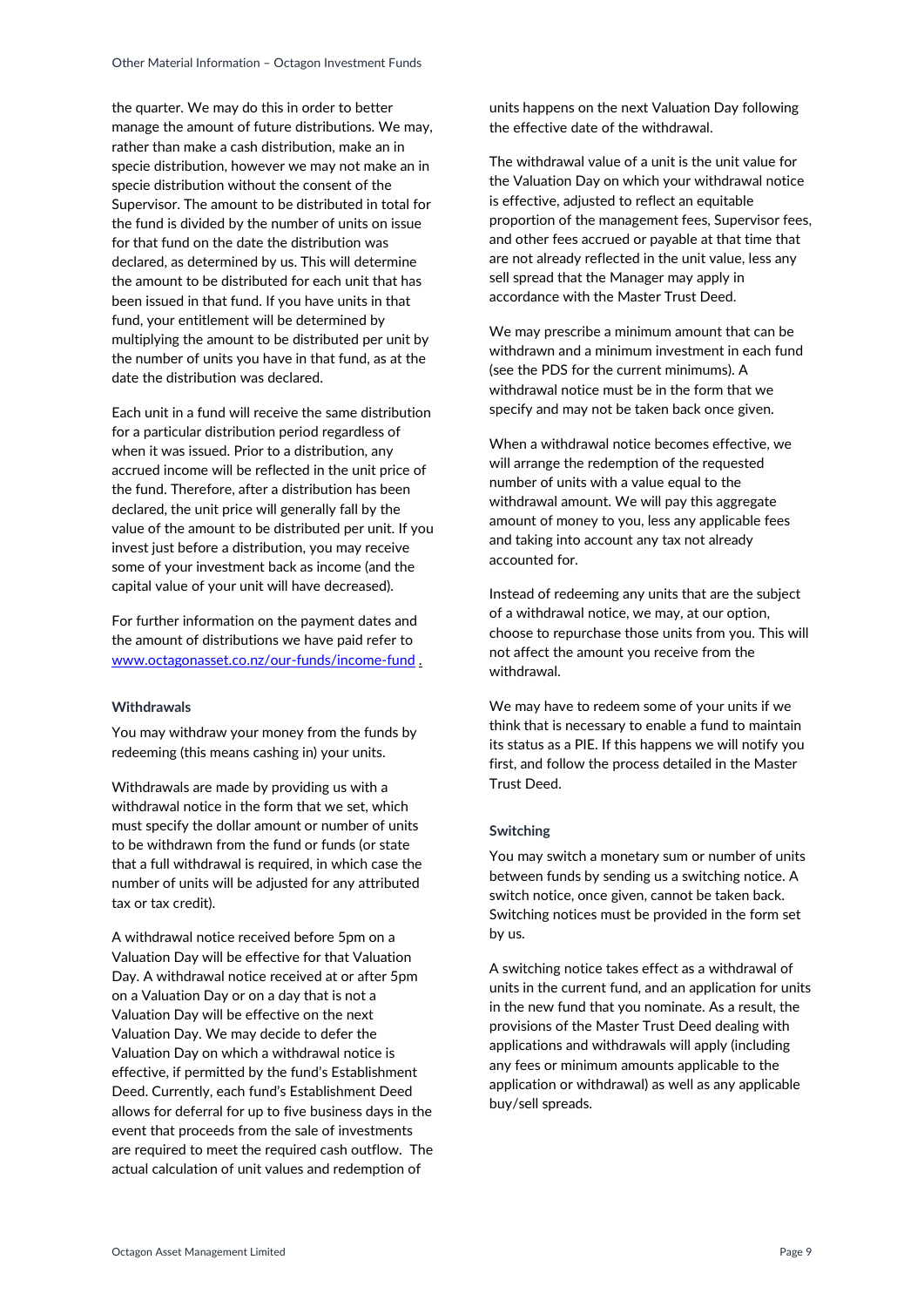#### **Transferring units**

You may transfer your units in a fund to another Unit Holder by a written and signed document, as long as any minimums we have set are met. We can suspend registration of transfers for up to 30 business days in any calendar year (or longer, with the Supervisor's approval).

#### **Suspension**

We may suspend withdrawals relating to a fund because of:

- termination of one or more funds
- suspension of trading on any market
- financial, political or economic conditions
- the nature of any investment
- any other circumstance or event relating to the fund or generally

where we believe that accepting the withdrawal would not be practicable or would materially prejudice Unit Holders generally or the Unit Holders of the particular fund.

A suspension will result in switches out of the affected fund also being suspended.

We need to notify the Supervisor about this, and we will also notify anyone that submits a withdrawal notice or switching notice during this period. A suspension can last up to 90 days, and may be extended with the consent of the Supervisor.

#### **Side-Pocketing**

We may 'side-pocket' certain assets and liabilities of a fund, with the approval of the Supervisor, where we consider that it is in the interests of Unit Holders in that fund generally to do so. Side-pocketing is designed to separate illiquid assets from other more liquid assets in a fund. This usually involves quarantining the illiquid assets and making special arrangements in relation to those assets, including arrangements that prevent or restrict your ability to access (for example for the purposes of withdrawing or transferring) the part of your investment in the fund that relates to those assets. We will notify you if this happens.

#### **Winding-up**

A fund will close and be wound up:

- if we decide and notify the Supervisor (as long as that is not prohibited by the Governing Legislation);
- at the expiration of a period of 80 years from the fund's commencement date (which is the same as the original date of its Establishment Deed – see above); or
- if the Scheme is being wound up

Within 14 days of winding up a fund we must give you notice of the winding up and of our intention to distribute the assets of that fund at a specified date. We may invite you to switch to another fund before then.

When a fund is wound up we will sell or convert into cash all investments of the fund, and pay out or make provision for any liabilities of that fund. The cash held in respect of that fund will then be reinvested in accordance with your instructions (if you have given us a switch notice), or if no instructions are received, it will be distributed to you.

The proceeds of the sale of assets will be applied first to cover the costs of winding up and settling liabilities of the fund, and then to provide for paying out remaining Unit Holders the value of their investment on a pro-rata basis.

We can also wind up the Scheme if we decide and notify the Supervisor, or if a court, regulatory authority, or other provision of the Governing Legislation requires it to be wound up.

The Supervisor will follow a procedure set out in the FMCA to let the FMA know about the wind-up.

#### **Liability of, and indemnities available to, the Manager and Supervisor**

The Master Trust Deed limits our liability and the liability of the Supervisor in certain circumstances, and grants certain indemnities to each of us in relation to the proper performance of our functions. In particular, but subject to the terms of the Master Trust Deed and Governing Legislation:

 We and the Supervisor act in a representative capacity for you, and are under no personal liability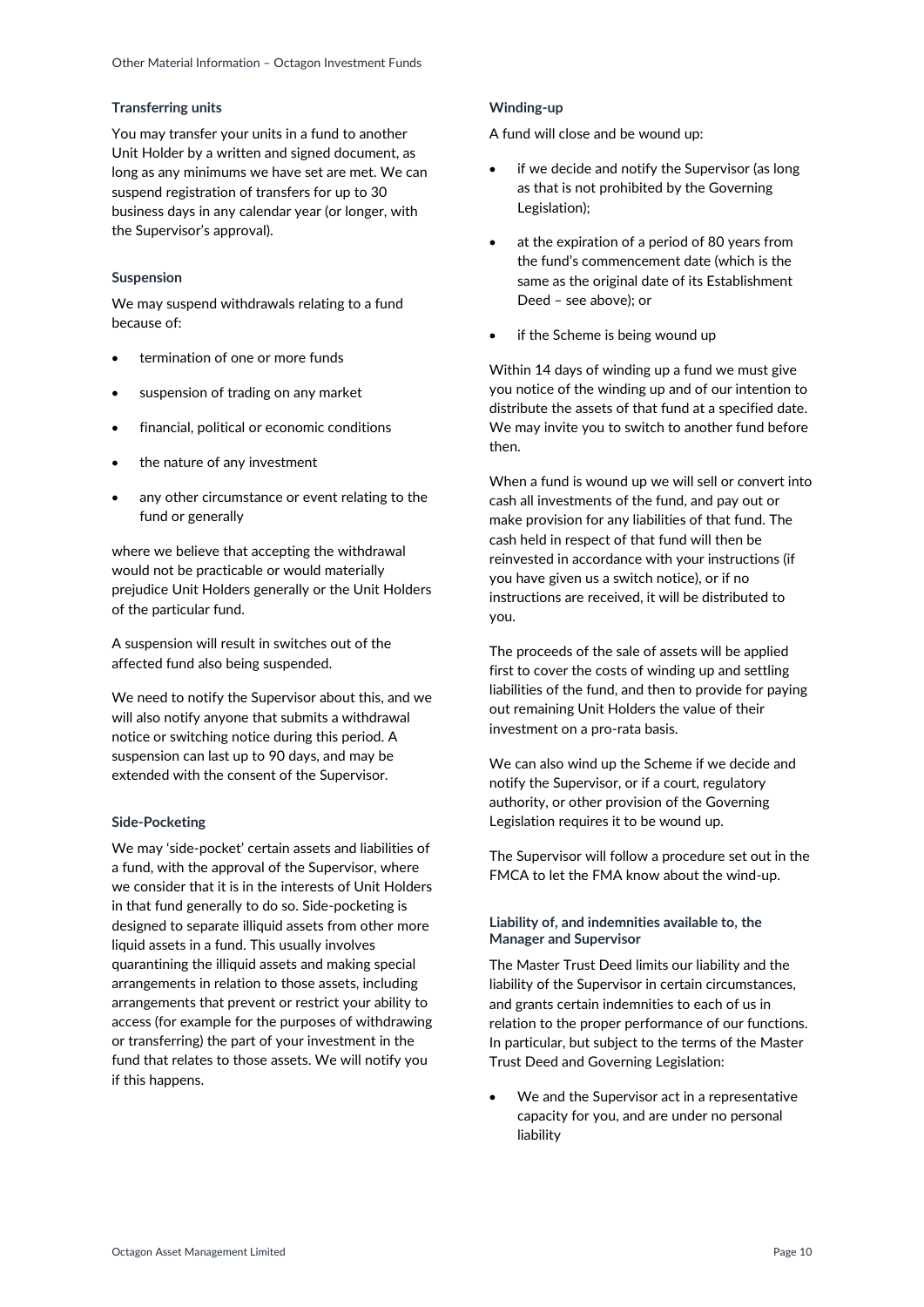We and the Supervisor, and each of our directors, officers and employees, have a general right of indemnity from each of the funds. This covers all liabilities and expenses incurred in operating the relevant fund or exercising our powers

## <span id="page-10-0"></span>3: Additional information on fees

## **Annual fund charges**

The annual fund charges (as detailed in the PDS) cover:

- a) management and administration charges paid to us out of the fund for performing our functions as manager of the funds
- b) the fund's expenses that are attributable to the fund, including expenses incurred by us in managing the funds, and fees charged by the scheme's investment manager, Supervisor and any Custodian
- c) management and administration charges paid out of any other managed investment scheme that the fund invests into (an '**underlying fund**'), including schemes where we are the manager

The amounts in a) and b) are paid out of the relevant fund, and so directly affect the unit value for that fund.

The amounts in c) are paid out of the relevant underlying fund, and so are reflected in the value of the relevant fund's investment in that underlying fund (and as a result indirectly affect the unit value for that fund).

The annual fund charge is calculated daily. More details about the components of this charge are set out below.

## *a) Our management fee*

We are entitled to a management fee from each fund for performing our functions as manager of the funds of an amount we determine (plus GST if any) not exceeding 2% of the net asset value of the fund, subject to the Master Trust Deed and the Governing Legislation. The fee is calculated on a basis agreed with the Supervisor (currently, daily) and is reflected in each fund's unit price. This fee is currently paid quarterly in arrears. We are able to waive or reduce our fees, either generally or for particular Unit Holders.

We adjust our fee for each fund so that the aggregate fund charge for that fund (taking account of any fee rebates) comes to the level detailed in the PDS. This means that we need to calculate the amounts in b) and c) below and take account of any relevant fee rebates paid to the fund so that we can calculate our fee.

We may need to estimate the amount in c) (see below), in which case our fee and the annual fund charge as a whole will be estimated.

## *b) Expenses*

The Supervisor is entitled to a fee as agreed with us (plus GST, if any), subject to the Master Trust Deed, the Governing Legislation and any requirements in the agreement between the Supervisor and us. The fee is calculated on a basis agreed between us and the Supervisor, and is currently paid monthly in arrears. The Supervisor is also entitled to reimbursement out of the Scheme of expenses that it incurs in performing its services in relation to the Scheme. This includes any amounts paid by the Supervisor to any Custodian it appoints in respect of the services provided by the Custodian in relation to the Scheme.

We currently pay any amounts due to the Supervisor out of our management fee.

The Supervisor and Manager are entitled to be reimbursed out of the Scheme for all expenses, costs or liabilities incurred in respect of the funds.

Currently, we pay all such amounts out of our management fee. As a result, we do not expect any such amounts to be paid out of the funds.

We also currently pay out of our management fee any amounts due to Trustees Executors Limited for providing custody services, MMC Limited and Forsyth Barr Limited for providing administrative services, and Octagon Asset Management Limited for providing investment management services in respect of the Scheme.

#### *c) Management and administration charges for underlying funds*

The other annual fund charges also include management and administration charges paid out of any other managed investment scheme that a fund invests into (an '**underlying fund**'). These management and administration charges are paid out of the relevant underlying fund, not a fund of the Scheme, and are not calculated by us.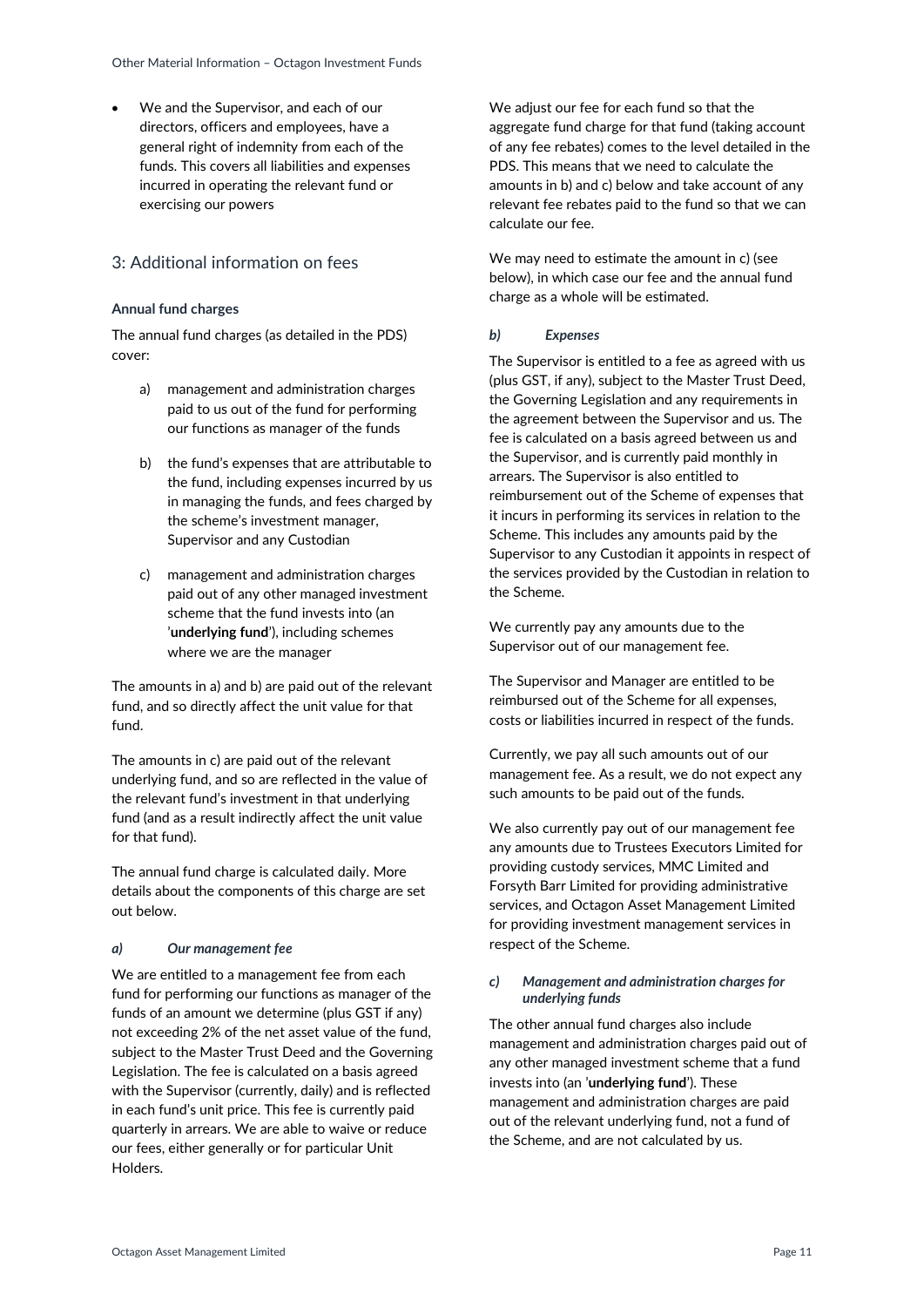The annual fund charges that relate to a fund's investment in an underlying fund depend on both the proportion of the fund that is invested in that underlying fund, and the management and administration charges for that underlying fund. To estimate these annual fund charges in the PDS:

- We estimate the proportion of the fund that the fund's investment in the relevant underlying fund is likely to represent. We do that by looking at the relevant proportion for the most recent Scheme year, and adjusting that based on what we think the fund's exposure to that underlying fund is likely to be going forward. This approach assumes that we are able accurately to predict the relevant proportion in the future – however, in practice the proportion can vary based on factors outside of our control (such as market movements)
- If the management and administration charges for the underlying fund are not based on fixed percentages of net asset value, then we also estimate those charges. To do that, we use the charges disclosed in the most recent publicly available annual reports from the manager of the underlying fund at the time we make the estimation. Where these reports do not fully cover such charges, we obtain further information from the manager of the underlying fund. When calculating the estimates, we assume that the ongoing underlying fund charges will be at levels similar to these historical charges.

The actual amounts incurred may vary from our estimates.

In practice, before calculating our fee we rebate to the relevant fund an amount equal to the total management and administration charges paid out of underlying funds (using charges estimated as above where required).

All of the funds can invest into underlying funds. A number of the funds may invest into listed property vehicles, but we do not currently consider any of those vehicles to themselves constitute underlying funds.

The Scheme does not invest in any underlying funds that charge performance-based fees.

#### **One-off fees**

### *Entry and exit fees*

We may charge an entry fee up to 5% of each amount invested in a fund within the Scheme. Currently, we do not charge an entry fee.

We may charge an exit fee of up to 5% of each amount that is withdrawn from a fund within the Scheme. Any exit fee would be deducted from your withdrawal amount before it is paid to you. Currently, we do not charge an exit fee.

#### **Buy/sell spreads**

Under the Master Trust Deed, buy/sell spreads (called 'transaction costs' in the Master Trust Deed) may be applied to applications, withdrawals and switches (see section 2 'Additional information on the terms of the Scheme'). Buy/sell spreads relate to the costs of buying or selling investments incurred by the relevant fund as a consequence of the application, withdrawal or switch. There will generally not be any buy/sell spreads if we judge market conditions to be normal. However, when market conditions are more volatile than usual, transaction costs can escalate as there may not be the normal number of buyers and sellers of investments, which can lead to a material difference between the buying and selling price of investments by the relevant fund. We can set buy/sell spreads either by estimation, or they can be a specific percentage or amount for a particular transaction.

Please refer to the Octagon website at [www.octagonasset.co.nz/how-we-invest/buy-sell](file://///forbar/data/Marketing%20and%20Compliance%20Words%20Flow/OMI%20FBIF/www.octagonasset.co.nz/how-we-invest/buy-sell-spreads)[spreads](file://///forbar/data/Marketing%20and%20Compliance%20Words%20Flow/OMI%20FBIF/www.octagonasset.co.nz/how-we-invest/buy-sell-spreads) for the buy/sell spreads applicable at any time. We may apply or change the buy/sell spreads at any time without notice to investors.

#### **The fees can be changed**

The existing fees may change or we may start charging fees which are not currently charged. Subject to the Master Trust Deed, we are able to:

- rebate or reduce any charge, in respect of any Unit Holder or group of Unit Holders
- vary the amount or calculation basis of any fees
- start charging entry fees (which would apply to applications and/or switches) and/or exit fees (which would apply to withdrawals and/or switches)
- apply or change buy/sell spreads (on applications, withdrawals and/or switches)
- start charging the Supervisor fee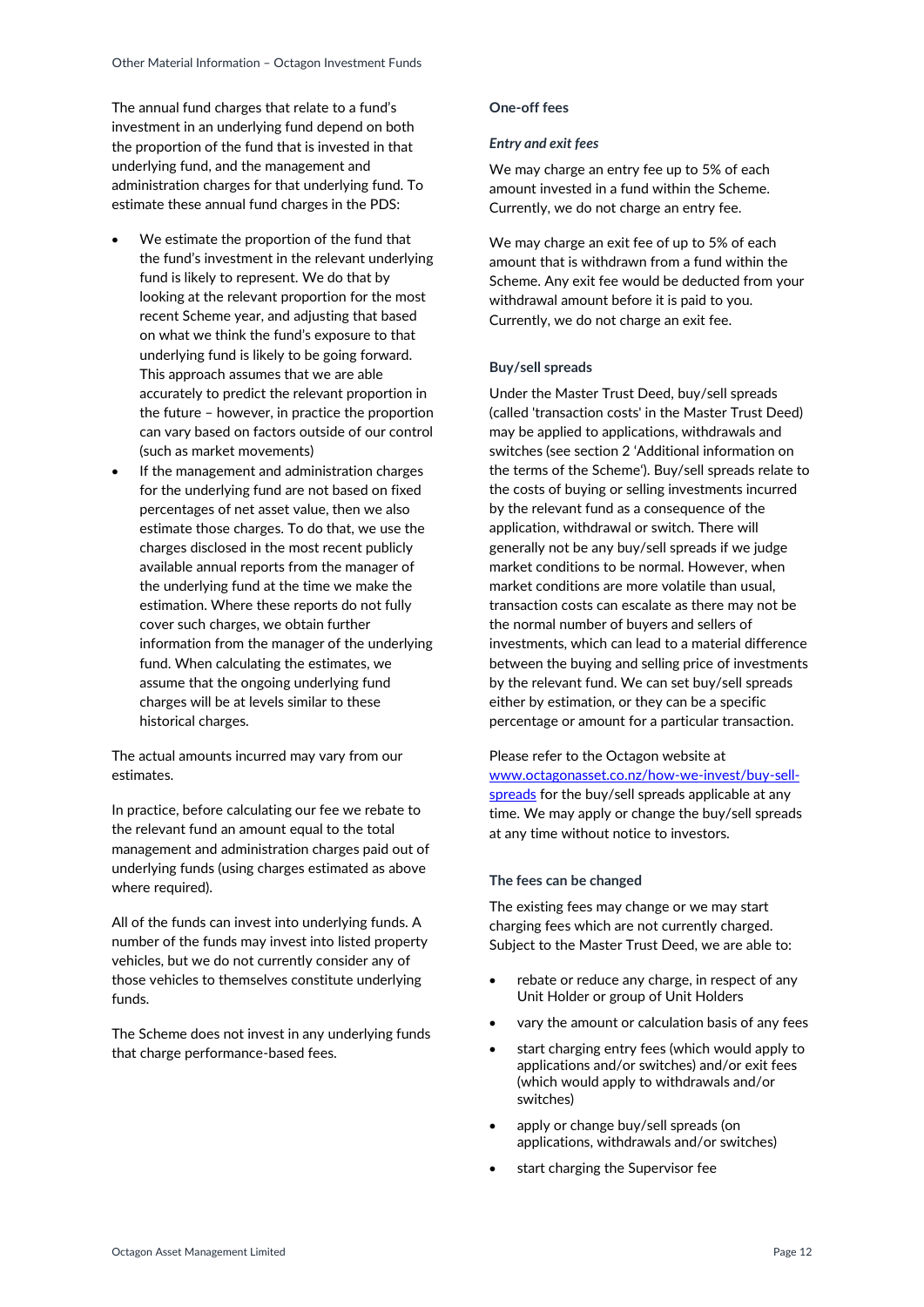## <span id="page-12-0"></span>4: Additional information on the funds in the Scheme

The Scheme offers a range of funds. You can choose to invest into one or more of these funds in any combination.

See the PDS for details of the funds offered, and a summary of their investment objectives and target investment mix, as well as information relating to risks and suggested investment timeframes.

There is no guarantee that a fund will meet its investment objectives, or that a positive investment return will be achieved.

### **Statement of Investment Policies and Objectives**

Each fund will invest in investments authorised under the Establishment Deed for the fund and in accordance with the SIPO that we have agreed with the Supervisor. The SIPO covers each fund and details the types of investments that can be made and any limits on those, any limits on the proportions of each type of asset invested in, and explains the way we develop and amend the investment strategy, and measure performance against the objectives of the funds.

All monies available for investment in the funds will be invested in accordance with the SIPO. The SIPO is available for review on the schemes register at [www.companiesoffice.govt.nz/disclose](http://www.companiesoffice.govt.nz/disclose) (scheme number SCH10647).

## **Underlying Funds**

The funds of the Scheme may invest into financial products directly, or may invest indirectly by investing in another managed investment scheme (an "**underlying fund**") to achieve the desired investment exposure.

As at the date of this document the Income, Balanced and Growth Funds intend to invest in the following underlying funds where we are the manager:

| Asset Class                   | <b>Underlying fund</b>                                  |
|-------------------------------|---------------------------------------------------------|
| New Zealand fixed<br>interest | New Zealand Fixed Interest<br>Fund                      |
| Australasian<br>equities      | New Zealand Equities Fund /<br>Australian Equities Fund |
| International<br>equities     | Global Equities Fund                                    |
| Listed property               | Listed Property Fund                                    |

Each of the underlying funds in the table above is a fund in the Scheme.

As at the date of this document the Income, Balanced and Growth Funds intend to invest in the following underlying fund managed by a third party that is associated with us:

| <b>Asset Class</b>              | <b>Underlying fund</b>      |
|---------------------------------|-----------------------------|
| International fixed<br>interest | Smartshares Global Bond FTF |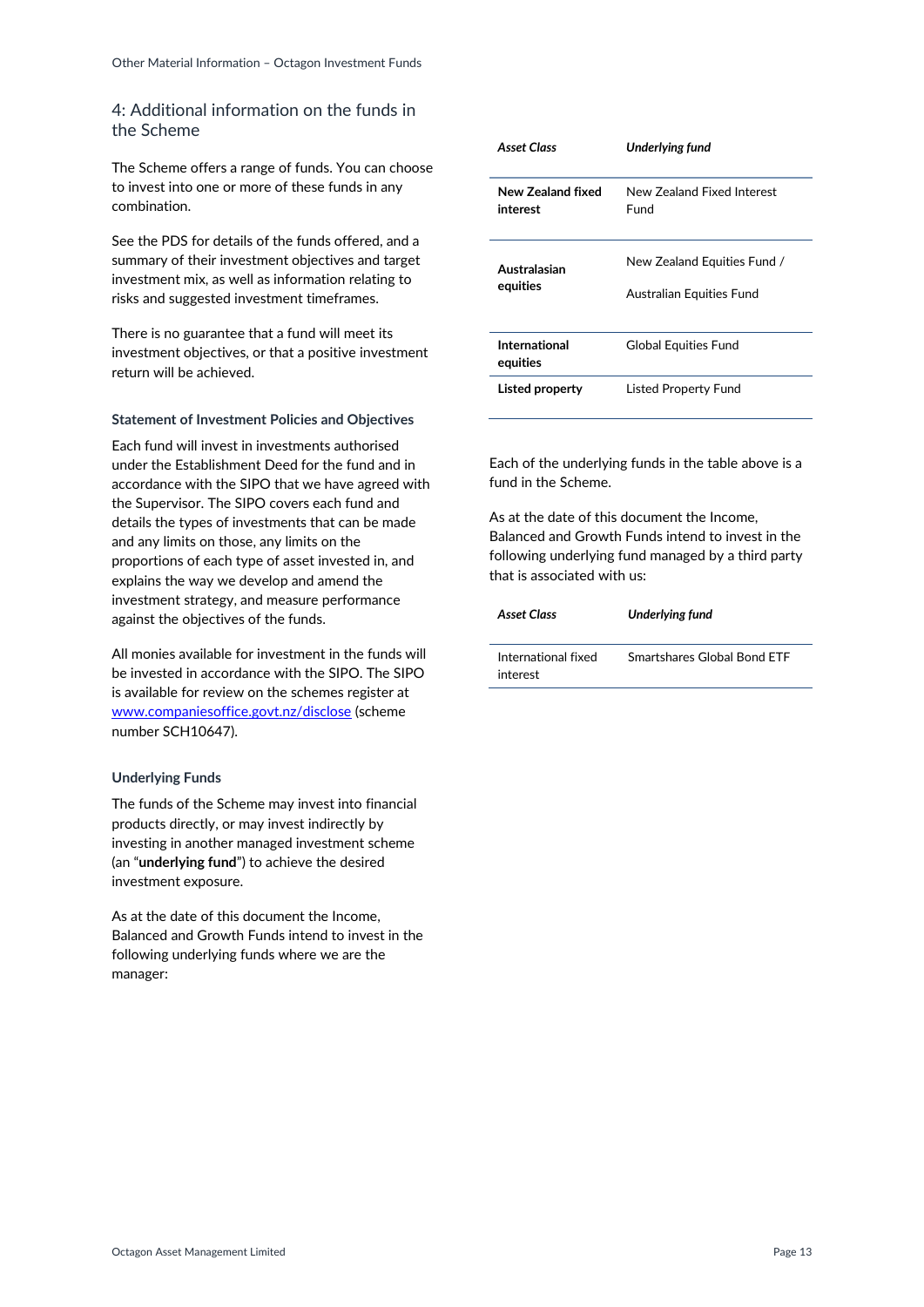## <span id="page-13-0"></span>5: Additional information on taxation

Tax will affect your returns. Tax laws are complex and can have different or further consequences than those described in this section. In addition, the information in this section is a simplified overview based on New Zealand tax laws in force as at 28 October 2021, but tax laws are subject to change. You should seek independent professional tax advice before investing or withdrawing. The following information is based on the funds being multi-rate PIEs - if a fund were to cease being a multi-rate PIE then the tax treatment of it would be different. In this tax section, references to 'resident' mean 'tax resident'.

#### **Taxing of multi-rate PIEs**

Each of the funds is a type of portfolio investment entity ('PIE') known as a multi-rate PIE. All of the funds' taxable income (or loss) will be allocated between Unit Holders based on their proportionate interest in the funds. We calculate tax (payable)/receivable on income/(loss) allocated to each Unit Holder at their nominated or default prescribed investor rate ('PIR'). Tax is then paid/(refunded) as described in this section.

Unit Holders need to give us their IRD number and applicable PIR when they join the funds. Unit Holders who do not provide a PIR will be taxed on income allocated to them at the default rate of 28%. Inland Revenue may direct us to disregard a PIR provided by a Unit Holder and apply a different rate instead in which case we will update your PIR and let you know.

#### *The PIR for New Zealand resident individuals are:*

| If your<br>taxable<br>income<br>(excluding<br>PIF<br>$income$ <sup>1</sup><br>was | and your<br>taxable<br>income plus<br>your PIE<br>income/loss<br>$was \dots$ | in the<br>two<br>income<br>years <sup>2</sup><br>before<br>the<br>relevant<br>tax year <sup>3</sup><br>for | your PIR is<br> |
|-----------------------------------------------------------------------------------|------------------------------------------------------------------------------|------------------------------------------------------------------------------------------------------------|-----------------|
| \$0 -<br>\$14,000                                                                 | $$0 - $48,000$<br>\$48,001 -<br>\$70,000                                     | either<br>year<br>either<br>year <sup>4</sup>                                                              | 10.5%<br>17.5%  |
| $$14,001 -$<br>\$48,000                                                           | \$0 - \$70,000                                                               | either<br>year                                                                                             | 17.5%           |
| \$48,001 or<br>more                                                               | any amount                                                                   | each<br>year                                                                                               | 28%             |
| any<br>amount                                                                     | \$70,001 or<br>more                                                          | each<br>year                                                                                               | 28%             |

1 Your 'taxable income', which is calculated in accordance with the Income Tax Act 2007, is based on your worldwide income, and may include income earned when you were not a tax resident in New Zealand. If a newly-resident Unit Holder chooses not to include their non-resident's foreign-sourced income when calculating their PIR, the PIE income must be included in an income tax return.

- 2 An 'income year' is usually the period from 1 April to 31 March the following year, although Inland Revenue can approve alternative dates.
- 3 A 'tax year' is always the period from 1 April to 31 March the following year.
- 4 If you are eligible for more than one PIR you can choose the lowest rate.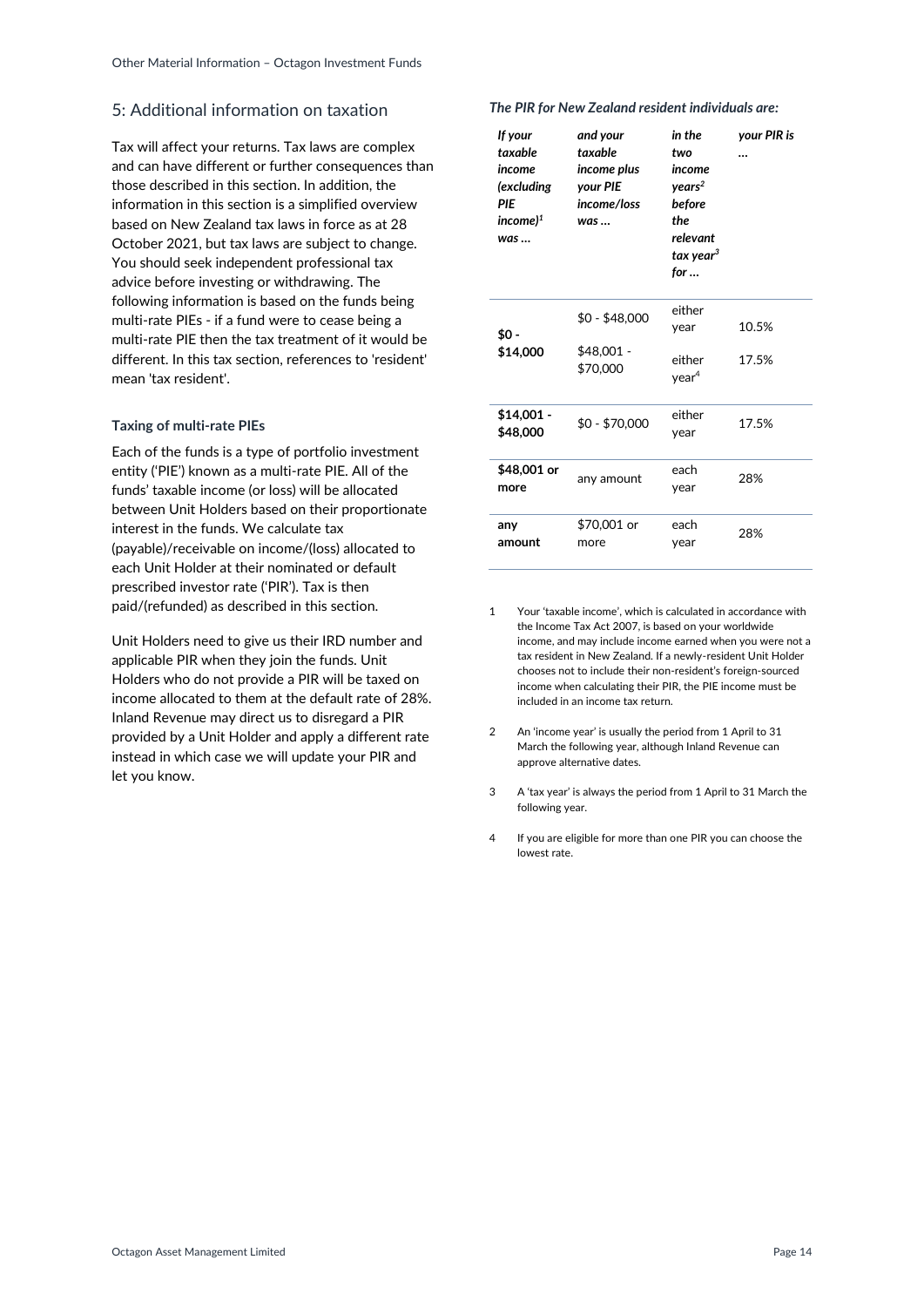| If you are                                                                 | your PIR is                                      |
|----------------------------------------------------------------------------|--------------------------------------------------|
| a company, incorporated<br>society, PIE, or registered<br>charitable trust | በ%                                               |
| a non-resident <sup>1</sup>                                                | 28%                                              |
| trust or superannuation<br>scheme                                          | your choice of 0%,<br>17.5%, or 28% <sup>2</sup> |
| testamentary trust                                                         | your choice of 0%,<br>10.5%, 17.5%, or<br>28%2   |
| joint investor, partnership, or<br>unincorporated society <sup>3</sup>     | your choice of 0%,<br>10.5%, 17.5%, or<br>28%2   |

- 1 The non-resident category prevails over the other categories. A non-resident will also need to consider the tax implications for the jurisdiction where they are tax resident.
- If the Unit Holder is a trust and elects the 28% rate, the beneficiaries will be unable to receive PIE income at rates lower than 28%. In addition, beneficiaries will not be entitled to a credit for or refund of any excess tax paid.
- 3 If Unit Holders invest jointly, income will be allocated to the Unit Holder with the highest PIR which may impact on their PIR in the future. If more than one joint Unit Holder has the highest PIR, income will be allocated to the joint Unit Holder named first.

The funds' tax liability on PIE income allocated to Unit Holders will ordinarily be deducted at the earliest of the following three times by cancelling units (or may adjust a distribution) equal to the value of the tax liability:

- at the end of each income year (that is, after 31 March)
- if a Unit Holder makes a full or partial withdrawal or switch to a different fund
- if at any time (and especially if a Unit Holder makes a partial withdrawal or switch) when the balance of the Unit Holder's remaining investment is, or could potentially become, insufficient to cover the funds' accrued tax liability on income allocated to that Unit Holder (the Manager will consider potential market movements when determining whether a Unit Holder's remaining investment is of sufficient value), in which case if a Unit Holder is making a partial withdrawal or switch a full withdrawal or switch will be required

If a Unit Holder has given us a 0% PIR, a Unit Holder gives us a rate that is lower than it should be, or if a Unit Holder is a trust that has not chosen the 28% rate, the Unit Holder will need to pay tax on PIE income that is allocated to them. This means that those Unit Holders will need to include PIE income allocated to them in their tax return, together with details of any PIE tax that we have paid on the Unit Holder's behalf.

In all other cases, if a Unit Holder has given us the correct PIR, the tax paid on income allocated to Unit Holders will be a final tax (and this investment will not require the person to file a tax return, although the person may have other reasons to file one).

A Unit Holder's share of any tax refunds for PIE tax losses or excess tax credits in a fund they are invested in will usually be allocated to them by the issue of additional units. If a Unit Holder is a trust that has elected the 10.5% or 17.5% rate, that Unit Holder cannot include the loss attributed to them in their tax return.

PIE income from the funds may affect assistance provided by Work and Income, and is treated as income for working for families tax credits and student loan repayment obligations. In addition, if a Unit Holder is required to include PIE income in their tax return, it will be taken into account in determining child support payments.

Each year we will give Unit Holders an annual tax statement, which will include the amount of PIE income allocated to each Unit Holder and the amount of tax paid at the Unit Holder's chosen PIR.

We will also advise you of your current PIR and remind you to notify us if this needs to be changed.

Unit Holders need to tell us if their PIR changes or if they cease to be a New Zealand resident, as the rate for non-residents is 28%. Inland Revenue may also tell us to update your PIR if their records indicate a change is required, in which case we will update your PIR and let you know.

If the rate applied to your PIE income is lower than your correct PIR you will be required to pay any tax shortfall as part of the income tax year-end process. If the rate applied to your PIE income is higher than your PIR any tax over-withheld will be used to reduce any income tax liability you may have for the tax year and any remaining amount will be refunded to you. If a Unit Holder has chosen the 0% rate or is a trust and has chosen a rate other than 28%, a Unit Holder should be able to claim a credit for any tax paid on PIE income allocated.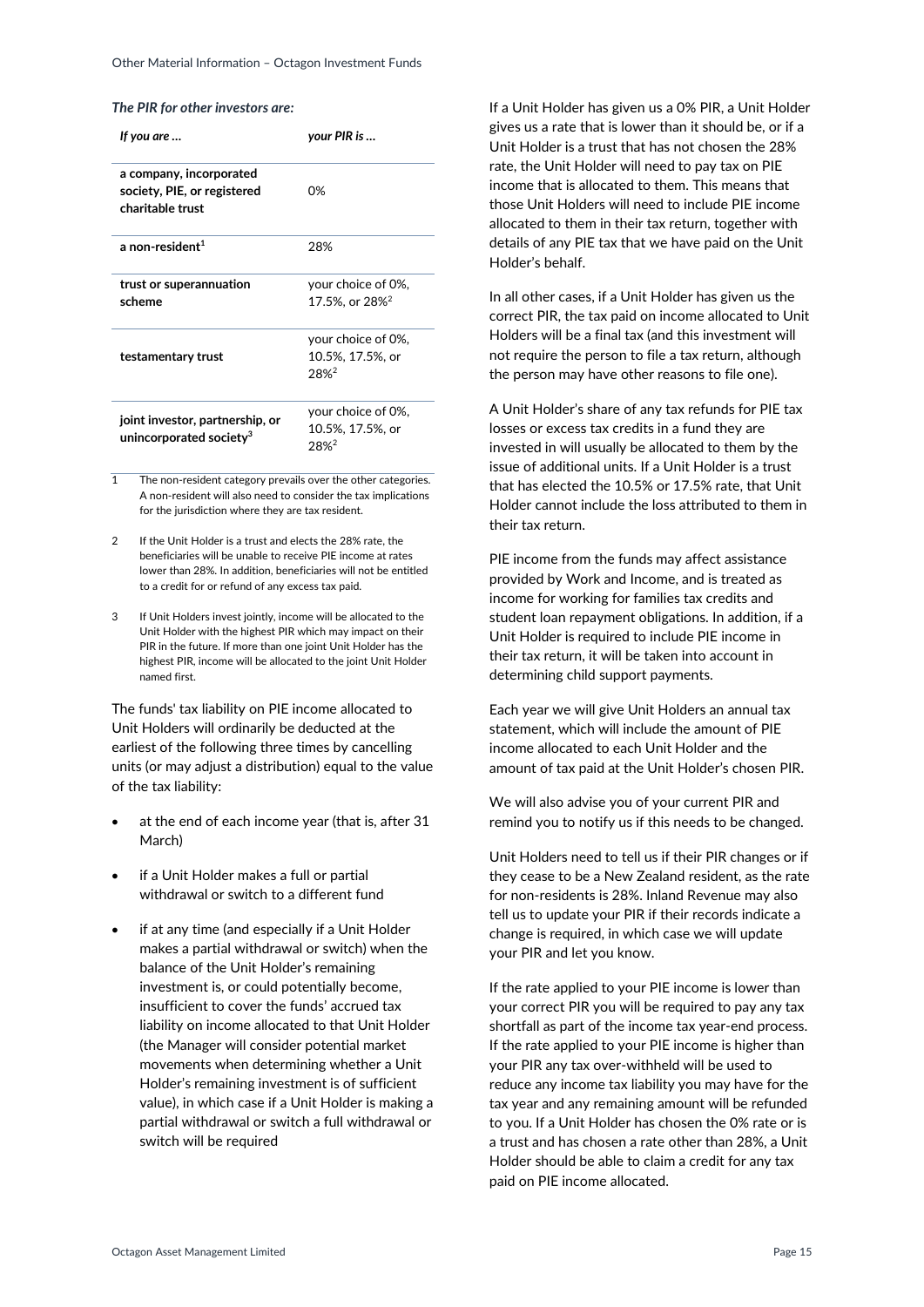Withdrawals and distributions from the funds are not taxed as they are excluded income (provided the correct PIR has been applied - see above paragraphs).

#### **Tax on investments made by the funds**

Gains or losses made by the funds on most equity holdings of New Zealand resident companies or Australian resident listed companies with franking accounts that are included on an Australian Stock Exchange approved index are not taxable or deductible, although distributions from these holdings are taxable.

Other foreign shares and foreign funds held by the funds are generally taxed under the fair dividend rate ('FDR') method which deems the funds to have income by reference to 5% per annum of average daily opening market value of those foreign shares and foreign funds. Distributions received from investments taxed under this method are not taxable, although foreign tax credits may be available to offset FDR tax payable. Foreign currency hedges of shares and funds subject to FDR may also be taxed using a version of those rules (rather than under the financial arrangement rules).

Certain foreign shares and funds held by the funds are generally taxed under the comparative value method (that is, on the basis of the annual change in market value plus distributions and any disposal gains) if they:

- offer guaranteed or fixed rate returns
- are non-participating redeemable shares
- are 80% or more invested in financial arrangements or fixed rate shares that are denominated in or hedged to New Zealand dollars
- are otherwise determined by Inland Revenue to be debt in economic terms

Debt securities held by the funds directly are taxed under the financial arrangement rules using the IFRS taxpayer method, which reflects financial reporting.

The above comments relate to New Zealand tax foreign investments may be subject to tax in foreign countries.

#### **PIE tax advantages**

Investing in a PIE can provide tax advantages relative to direct investment. Capital gains made on most investments in New Zealand shares, and most Australian listed shares, are not taxable irrespective of the level of trading undertaken. In addition, because the PIR at which tax is paid on PIE income are capped at 28%, and no other tax is generally payable by individual Unit Holders, there can be tax advantages if a Unit Holder is on a higher marginal tax rate.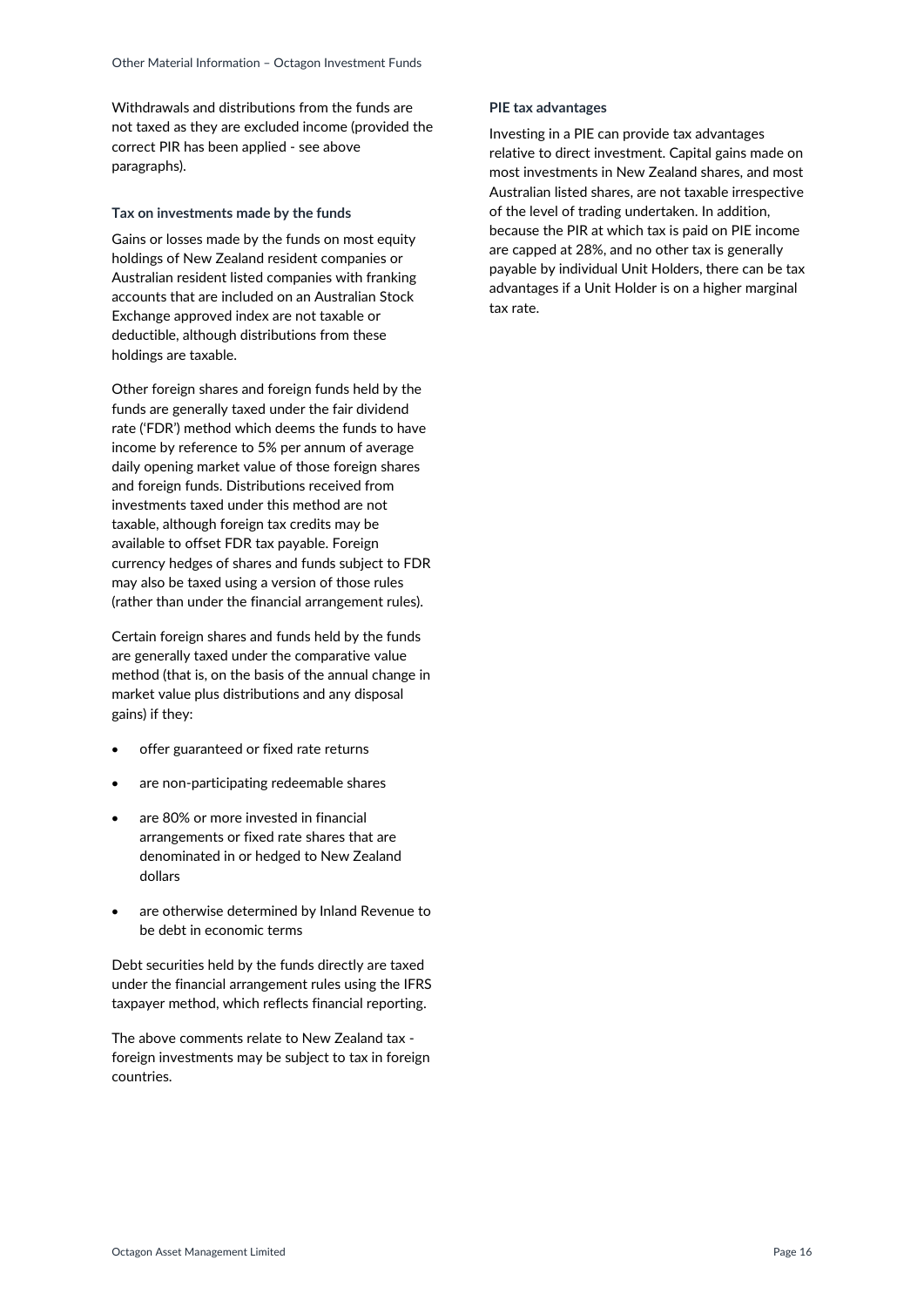## <span id="page-16-0"></span>6: Additional information on risks

All investments carry risk. There are risks associated with the Scheme that could affect your ability to recover the amount of your investment, or impact on the returns payable from the Scheme. Events affecting investments cannot always be foreseen, and no-one guarantees any rate of return (or the return of capital). The value of your investments can go up and down at any time.

We cannot eliminate all risk. We will do our best to try to mitigate (meaning reduce and manage) the risks but we cannot guarantee that our risk management methods will always be successful.

Before investing in a fund you should carefully consider the risks. A financial advice provider can explain the risks in more detail, and tailor advice to suit your needs and objectives.

The main risks of investing in the Scheme are summarised in the PDS – namely general investment return risk (as it relates to different asset classes), and also currency risk, liquidity risk, and investment manager risk.

This section sets out other risks that you should consider before investing in the funds.

The Scheme's SIPO also provides information relating to how we manage risk.

#### **Investment Return Risk**

Investment return risk comes from various sources, and is different for different asset classes. The following list describes the main investment return risks for the different asset classes. Some of these are 'market' risks - the risk that the value of investments made by the funds are affected by developments in market sentiment, inflation, interest rates, employment, or regulatory and political conditions. Others are 'company' risks risks that are specific to an investment in a particular business or entity.

#### **Cash and cash equivalents**

The borrower does not pay the interest or repay the principal amount of the debt. Inflation may also erode its value.

#### **Fixed interest**

The borrower does not pay the interest or repay the principal amount of the debt. Also, the market value of fixed interest investments will generally fall if

market interest rates rise, or the creditworthiness of the issuer declines. Fixed interest investments are typically more risky than cash and cash equivalents.

#### **Equities (shares) and property**

The risks of equity and listed property investments are similar. They include the risk that if the entity's business performs poorly the value of the investment may fall, and there may be no profits to distribute to investors. The value of the investment may be affected by general market movements as well as issues specific to the entity. Equity and listed property investments are typically more risky than cash and fixed interest investments.

We manage investment return risk by diversifying our investments, and only making investments that are consistent with the fund's investment strategy.

#### **Market risk**

Market risk is the risk of the value of a fund's investments being affected by developments in economies and financial markets (such as changes in market sentiment, inflation, interest rates, and employment), and regulatory and political conditions. This could result in reduced returns or capital being lost.

#### **Credit risk**

Credit risk is the risk that a borrower defaults or is otherwise unable to meet its financial obligations, resulting in the level of returns being reduced or the full amount of the investment not being recovered. In order to mitigate credit risk the funds diversify their investments across a number of issuers, limit their exposure to any one issuer and, for a given issuer, generally have lower exposures where the issuer has a lower credit rating.

#### **Counterparty risk**

Counterparty risk is the risk that a party to a contract defaults or is otherwise unable to fulfil its obligations. If this occurs the full amount invested may be lost or the scheme may be otherwise negatively affected. In order to mitigate counterparty risk, the funds restrict trade execution to counterparties who use payment and security delivery platforms that we consider to be acceptable. We also restrict over-the-counter derivative transactions to counterparties that have executed satisfactory documentation and are rated (Standard and Poor's) A or better.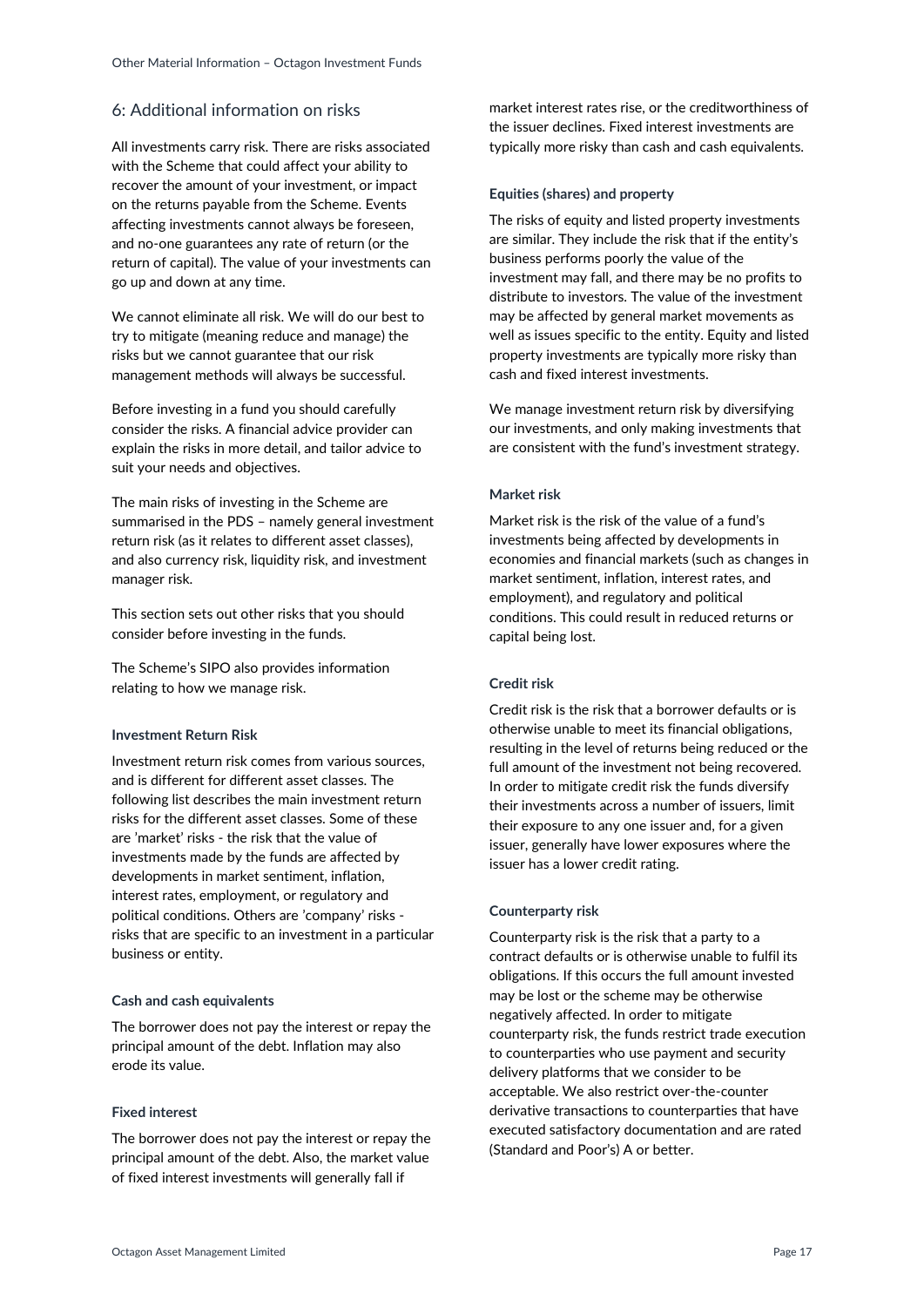#### **Derivative risk**

A derivative is a financial contract the value of which depends on the current or future value of specified underlying assets, interest and foreign exchange rates, or indices. Derivative risk is the risk that a derivative is used and losses occur or are exaggerated as a result of movements in the underlying variables.

Where permitted by the Scheme's SIPO the funds may use derivatives as part of their investment strategy. Generally, under the SIPO derivatives are either used as a risk management tool or to provide an exposure to an underlying investment which is similar to buying or selling the actual investment. As a result, the derivatives risk for the funds is similar to the 'market risk' described above. Derivatives also give rise to counterparty risk, as described above. Underlying managed investment schemes may also use derivative strategies.

#### **Benchmark risk**

Benchmark risk is the risk that, where a fund has a benchmark, the fund does not match the performance of the benchmark. For example, where the benchmark delivers a positive return, the fund could have a positive return even if it underperforms the benchmark. Currently, none of the funds in the Scheme are actively managed against a benchmark.

#### **Underlying funds risk**

If the funds invest in other managed investment schemes, they will be exposed to any adverse circumstances that impact on those schemes.

The manager of the underlying managed investment schemes may close an investment fund without notice or on limited notice, and this may result in some of the investments of a fund being held in cash pending the identification of an appropriate replacement investment. The manager of the underlying managed investment scheme may also suspend withdrawals or switches in some circumstances. If this occurs, this may negatively affect Unit Holders' ability to withdraw from a fund or switch between funds.

#### **Regulatory risk**

Regulatory risk is the risk of future changes to laws or regulations (including tax, FMCA, or other legislation) that could affect the operation of the funds or their investments, or the investments made by Unit Holders.

An example of this is the FMCA itself, which has fundamentally changed the laws that regulate the structure and offering of collective investment vehicles in New Zealand. The FMCA is relatively new legislation involving areas of law that are open to new and differing legal interpretations. The regulator's approach to overseeing and enforcing this legislation is likely to continue to develop over time.

#### **Other general risks**

There are other general risks applying to the Scheme that could affect returns. They include:

- administration risk, which is the risk of technological or other failure in an administrative process impacting on the funds or the markets in which the funds invest;
- the risk of a fund losing its status as a multi-rate PIE, which may mean that the fund would revert to a tax status that is less favourable for investors;
- insolvency risk, where a fund becomes insolvent or is placed into receivership or similar, which could mean that a Unit Holder does not receive back the full amount of their interest in that fund; and
- the risk that those providing services in relation to the funds fail to perform their obligations.

The impact that future economic conditions may have on the Scheme cannot be predicted, they may be positive or negative. There may be negative returns in the funds from time to time, and negative returns could continue for a period of time. There can be no assurance that future economic conditions will not materially and adversely affect the scheme's investments. There may also be risks that are unknown at the date of this document. We recommend that you consult a financial advice provider before making a decision to invest in the funds.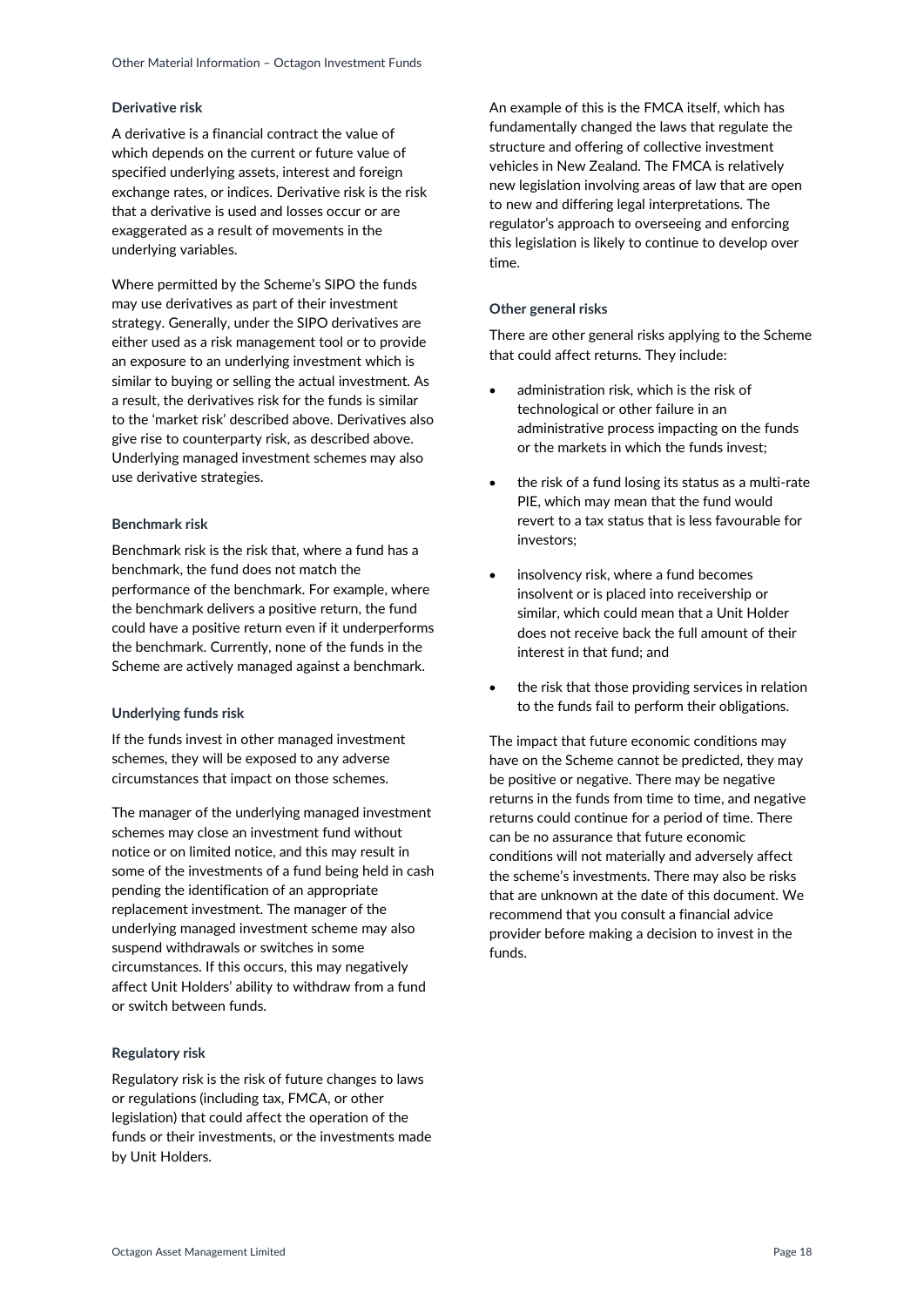## <span id="page-18-0"></span>7: Related party transactions, conflicts of interest, and changes to the Scheme

### **Related party transactions**

We will only enter into transactions where a related party (a person associated with us or the Scheme) benefits from the transaction where that is permitted by the Governing Legislation. We will notify the Supervisor and arrange for certification where required. Investment or administration managers and other delegates that we appoint must also comply with this requirement. However, we or any related party will not be liable to account to the funds for any profit arising from those types of transactions, unless that is required by the Governing Legislation.

### **Conflicts of interest**

A conflict of interest in relation to a fund means a financial or any other interest, a relationship, or any other association of ours, of an investment manager for a fund in the Scheme, or of a relevant person that would, or could reasonably be expected to, materially influence our investment decisions or the investment decisions of an investment manager (or both) in respect of the fund.

A relevant person for these purposes includes our and Octagon's directors and senior managers, as well as the employees of Octagon who make the investment decisions for the funds.

*There are a number of conflicts of interest in relation to each fund in the Scheme that currently exist or may arise in the future:*

| <b>Conflict of interest</b>                                                                                                                                                                                                                                                                                                                                                                      | How the conflict of interest could<br>influence our or Octagon's investment<br>decisions                                                                                                                                                                                                                                                                                                                                                                                         | How the conflict of interest is managed                                                                                                                                                                                                                                                                                                                                                                                      |
|--------------------------------------------------------------------------------------------------------------------------------------------------------------------------------------------------------------------------------------------------------------------------------------------------------------------------------------------------------------------------------------------------|----------------------------------------------------------------------------------------------------------------------------------------------------------------------------------------------------------------------------------------------------------------------------------------------------------------------------------------------------------------------------------------------------------------------------------------------------------------------------------|------------------------------------------------------------------------------------------------------------------------------------------------------------------------------------------------------------------------------------------------------------------------------------------------------------------------------------------------------------------------------------------------------------------------------|
| Octagon may make purchases and sales<br>of financial products on behalf of funds<br>other than the funds in the Scheme. This<br>may result in the funds in the Scheme<br>purchasing financial products from, or<br>selling financial products to, other funds<br>for which Octagon makes the<br>investment decisions, or competing with<br>those funds for the same investment<br>opportunities. | Depending on the remuneration<br>arrangements in relation to the other<br>funds, the Octagon employees<br>making the investment decisions for<br>the funds could be encouraged by<br>those arrangements to trade between<br>Scheme funds and the other funds on<br>terms that disadvantage the Scheme<br>funds, or to allocate sought-after<br>investment opportunities to funds<br>other than the Scheme funds.                                                                 | See 'Related party transactions' above.<br>Octagon only carries out trades<br>between Scheme funds and other<br>funds that it manages when the trade is<br>in the interests of both funds and trade<br>pricing is on arm's-length terms, and<br>has an order allocation policy which<br>ensures that all orders (including in<br>relation to public offerings) are<br>allocated fairly amongst the funds that<br>it manages. |
| Secondary market purchases and sales<br>of financial products for the funds are<br>executed through Forsyth Barr Limited.                                                                                                                                                                                                                                                                        | Forsyth Barr Limited receives<br>brokerage for transactions executed<br>through it. This means that the<br>Octagon employees making the<br>investment decisions for the funds<br>could be encouraged by the<br>brokerage paid to Forsyth Barr<br>Limited to transact when they<br>otherwise might not have.                                                                                                                                                                      | The brokerage charged by Forsyth Barr<br>Limited to the funds is at or below<br>normal commercial rates.<br>There is no direct link between<br>brokerage received by Forsyth Barr<br>Limited or any profit that Forsyth Barr<br>Limited makes trading on its own<br>account, and the remuneration of the<br>Octagon employees making investment                                                                              |
| Forsyth Barr Limited trades on<br>secondary markets for other clients and<br>may also trade for its own account.                                                                                                                                                                                                                                                                                 | If the counterparty to a transaction<br>for a fund is a Forsyth Barr client,<br>Forsyth Barr Limited will also receive<br>brokerage from that client. This<br>means that the Octagon employees<br>making the investment decisions for<br>the funds could be encouraged by the<br>brokerage to be paid to Forsyth Barr<br>Limited by the other client to transact<br>when they otherwise might not have.<br>If Forsyth Barr Limited is the<br>counterparty to a transaction for a | decisions for the funds.<br>Our board receives regular reporting<br>on the brokerage paid out of the funds<br>to Forsyth Barr Limited to check that<br>transaction levels remain appropriate.<br>In addition see the general policies and<br>procedures below.                                                                                                                                                               |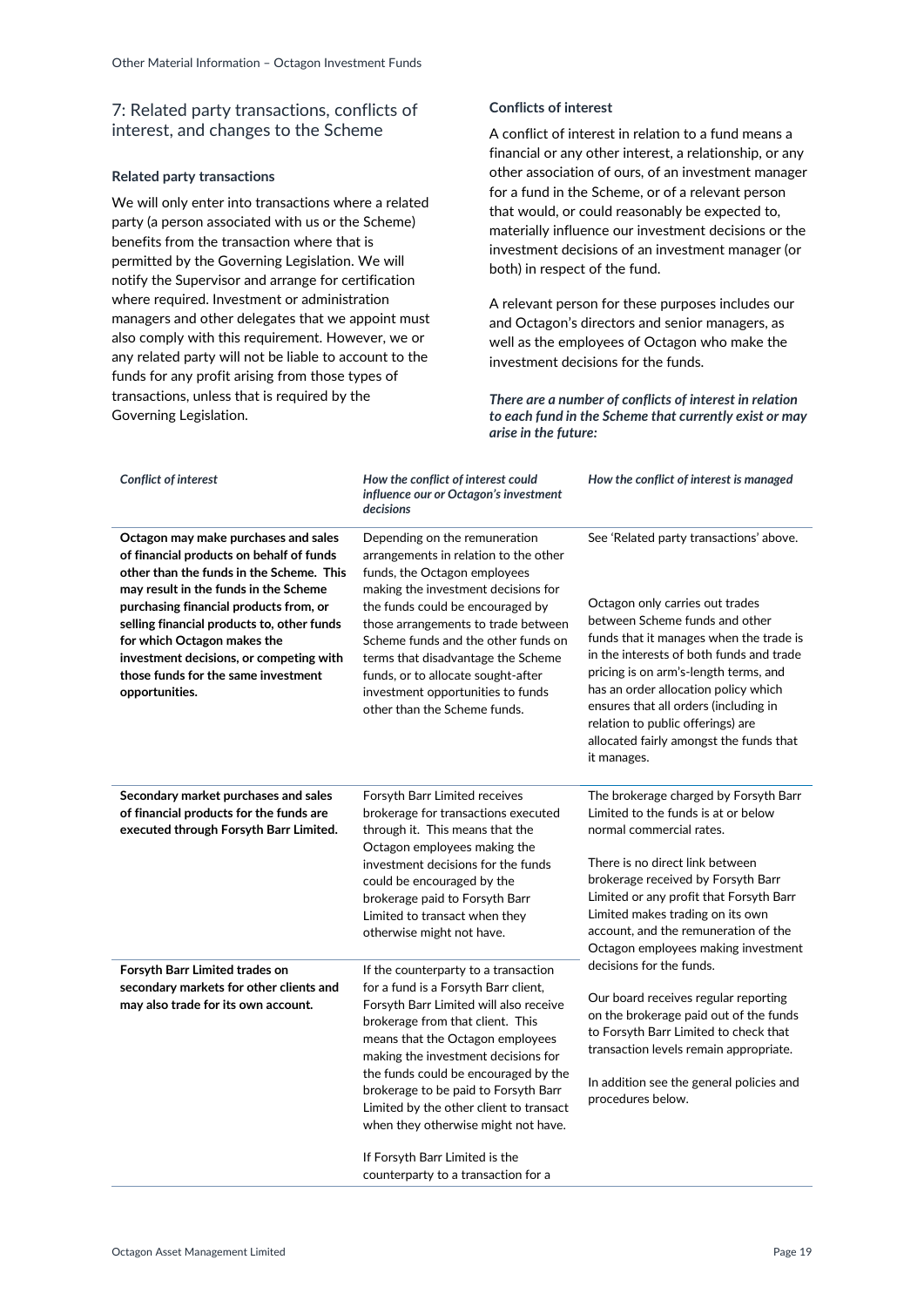| <b>Conflict of interest</b>                                                                                                                                                                                                                                                                                                                                                               | How the conflict of interest could<br>influence our or Octagon's investment<br>decisions                                                                                                                                                                                                                                                                                                                                                                                                                                      | How the conflict of interest is managed                                                                                                                                                                                                                                                                                                                                      |
|-------------------------------------------------------------------------------------------------------------------------------------------------------------------------------------------------------------------------------------------------------------------------------------------------------------------------------------------------------------------------------------------|-------------------------------------------------------------------------------------------------------------------------------------------------------------------------------------------------------------------------------------------------------------------------------------------------------------------------------------------------------------------------------------------------------------------------------------------------------------------------------------------------------------------------------|------------------------------------------------------------------------------------------------------------------------------------------------------------------------------------------------------------------------------------------------------------------------------------------------------------------------------------------------------------------------------|
|                                                                                                                                                                                                                                                                                                                                                                                           | fund, then Forsyth Barr Limited may<br>benefit if (in the case of a sale by the<br>fund) the price of the financial<br>product increases or (in the case of a<br>purchase) the price of the financial<br>product decreases. This means that<br>the Octagon employees making the<br>investment decisions for the funds<br>could be encouraged by Forsyth Barr<br>Limited's opportunity to benefit from<br>the transaction to transact with<br>Forsyth Barr Limited as a<br>counterparty when they otherwise<br>might not have. |                                                                                                                                                                                                                                                                                                                                                                              |
| Forsyth Barr Limited is currently                                                                                                                                                                                                                                                                                                                                                         | Forsyth Barr Limited will receive                                                                                                                                                                                                                                                                                                                                                                                                                                                                                             | There is no direct link between the fees                                                                                                                                                                                                                                                                                                                                     |
| involved, and is likely in the future to be<br>involved, in offers of financial products<br>for issue or sale (including IPOs) as an<br>arranger, lead manager, or co-manager.<br>Related companies such as Forsyth Barr                                                                                                                                                                  | management, advisory or other fees<br>in connection with its role.<br>Forsyth Barr Group Limited or the<br>relevant related company will receive<br>firm commitment, underwriting, or                                                                                                                                                                                                                                                                                                                                         | received by Forsyth Barr Limited or<br>Forsyth Barr Group Limited and the<br>remuneration of the Octagon<br>employees making investment<br>decisions for the funds.                                                                                                                                                                                                          |
| Group Limited may be involved in<br>making firm commitments of demand<br>for, or underwriting, those offers.                                                                                                                                                                                                                                                                              | other fees in connection with its role.<br>This means that the Octagon<br>employees making the investment                                                                                                                                                                                                                                                                                                                                                                                                                     | Our board receives regular reporting<br>on fees received by Forsyth Barr<br>Limited or Forsyth Barr Group Limited<br>in relation to transactions undertaken                                                                                                                                                                                                                  |
| The financial products offered may be<br>acquired by a fund.                                                                                                                                                                                                                                                                                                                              | decisions for the funds could be<br>encouraged by the fees to be paid to<br>Forsyth Barr Limited or Forsyth Bar<br>Group Limited to participate in offers<br>of financial products when they                                                                                                                                                                                                                                                                                                                                  | by the funds to check that transaction<br>levels remain appropriate.<br>In addition see the general policies and<br>procedures below.                                                                                                                                                                                                                                        |
|                                                                                                                                                                                                                                                                                                                                                                                           | otherwise might not have.                                                                                                                                                                                                                                                                                                                                                                                                                                                                                                     |                                                                                                                                                                                                                                                                                                                                                                              |
| The funds have voting rights in relation<br>to the securities they hold. The firm may<br>be a corporate adviser to issuers of<br>securities, including issuers whose<br>securities are held by the funds. The<br>fees the firm receives from an issuer<br>may depend on whether security holders<br>approve certain transactions, for<br>example transactions the firm is advising<br>on. | The staff making the voting decisions<br>for the funds could be encouraged by<br>the prospect of fees being paid to the<br>firm to exercise the funds' voting<br>rights differently than they would if<br>acting in the best interests of<br>investors in the funds.                                                                                                                                                                                                                                                          | There is no direct link between fees<br>received from issuers by Forsyth Barr<br>Limited and the remuneration of the<br>Octagon employees making investment<br>decisions for the funds.<br>Our board receives regular reporting<br>on voting decisions by the funds to<br>check that the decisions are<br>appropriate.                                                       |
|                                                                                                                                                                                                                                                                                                                                                                                           |                                                                                                                                                                                                                                                                                                                                                                                                                                                                                                                               | In addition see the general policies and<br>procedures below.                                                                                                                                                                                                                                                                                                                |
| The funds may invest in other funds that<br>are managed by persons who are<br>associated with us.                                                                                                                                                                                                                                                                                         | The manager of the associated fund<br>will receive management and<br>administration fees in connection<br>with our investment in that fund. The<br>Octagon employees making the<br>investment decisions for the funds of<br>the Scheme could be encouraged by<br>the association between us and the<br>manager to invest in the associated                                                                                                                                                                                    | We only invest in associated funds<br>when the fees for those funds are set<br>on arm's length terms. In addition,<br>there is no direct link between the fees<br>received by the manager of the<br>associated fund and the remuneration<br>of the Octagon employees making<br>investment decisions for the funds.<br>See also the general policies and<br>procedures below. |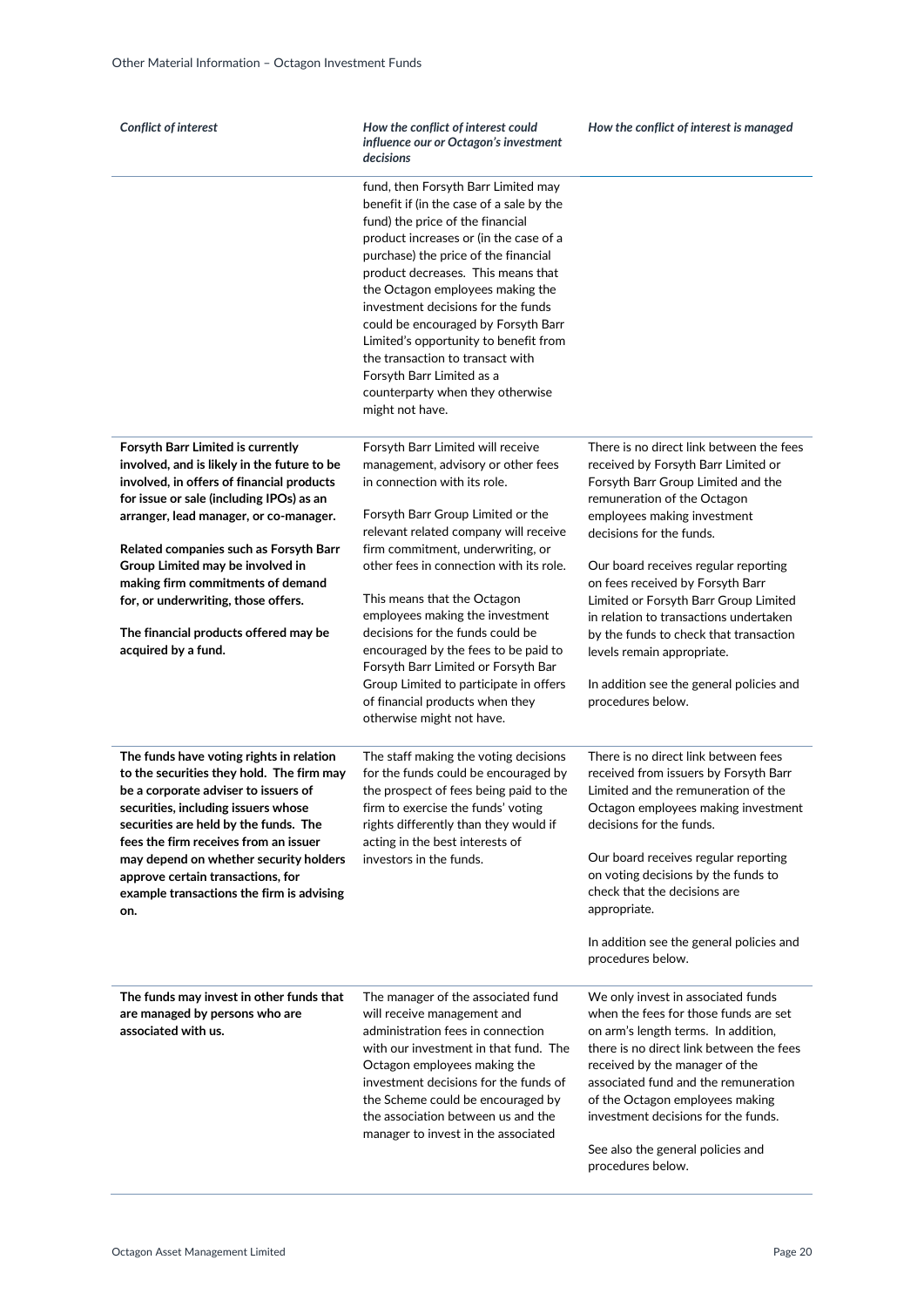| <b>Conflict of interest</b>                                                                                                                                                                                                                                                                                                                                              | How the conflict of interest could<br>influence our or Octagon's investment<br>decisions                                                                                                                                                                                                                                                                                                                                                                                                                              | How the conflict of interest is managed                                                                                                                                                                                                                                                                                                                                                      |
|--------------------------------------------------------------------------------------------------------------------------------------------------------------------------------------------------------------------------------------------------------------------------------------------------------------------------------------------------------------------------|-----------------------------------------------------------------------------------------------------------------------------------------------------------------------------------------------------------------------------------------------------------------------------------------------------------------------------------------------------------------------------------------------------------------------------------------------------------------------------------------------------------------------|----------------------------------------------------------------------------------------------------------------------------------------------------------------------------------------------------------------------------------------------------------------------------------------------------------------------------------------------------------------------------------------------|
|                                                                                                                                                                                                                                                                                                                                                                          | fund when they otherwise might not<br>have.                                                                                                                                                                                                                                                                                                                                                                                                                                                                           |                                                                                                                                                                                                                                                                                                                                                                                              |
| The Octagon employees making the<br>investment decisions for the funds may<br>have a direct or indirect financial interest<br>in financial products in which they<br>transact for the funds, or have personal<br>relationships or outside business<br>interests that give rise to non-work<br>duties or interests relevant to the issuer<br>of those financial products. | The employees making the<br>investment decisions for the funds<br>could be encouraged by their<br>personal financial or other interests to<br>transact for the funds when they<br>otherwise might not have.                                                                                                                                                                                                                                                                                                           | The Octagon employees making the<br>investment decisions for the funds are<br>required to disclose their personal<br>holdings of financial products, their<br>outside business interests and any<br>other relevant conflicts of interest, and<br>their investment decisions are<br>monitored in light of those disclosures.<br>In addition see the general policies and<br>procedures below. |
| Octagon's employees may also be<br>shareholders of Octagon. In addition,<br>many of the directors and senior<br>managers within the Forsyth Barr Group<br>are shareholders of Forsyth Barr Group<br>Limited, our parent company.                                                                                                                                         | Shareholders may receive dividends<br>from Octagon (Forsyth Barr Group<br>Limited), and the value of their shares<br>may increase, depending on the<br>financial performance of Octagon (the<br>Forsyth Barr group). This means that<br>the Octagon employees making the<br>investment decisions for the funds<br>could be encouraged to transact in a<br>manner that financially advantages<br>Octagon or other entities in the<br>Forsyth Barr group of companies to<br>the detriment of investors in the<br>funds. | See above for how particular conflicts<br>of interest for the Octagon employees<br>making investment decisions are<br>managed, and the general policies and<br>procedures below.                                                                                                                                                                                                             |

Each fund may be affected by each conflict of interest disclosed above.

We have a number of policies and procedures in place to ensure that any potential conflicts of interest are identified and managed. The key policies and procedures in this regard are:

- Disclosing the existence of conflicts of interest to Unit Holders, including through this document
- Codes of conduct for all employees of Forsyth Barr and Octagon. These codes provide that employees must never permit their personal interests to conflict with, or to appear to conflict with, the interests of clients. All employees must make all reasonable efforts to avoid conflicts of interest and ensure that clients are fairly treated
- Our Conflict Management Arrangements which set out the Forsyth Barr Group's procedures for

identifying and dealing with conflicts, or potential conflicts, of interest

- Internal supervision by our Compliance team which seeks to ensure that our directors and employees comply with the laws and rules referred to above
- Regular reporting on compliance-related issues to our board, including on brokerage and other fees paid out of the funds to Forsyth Barr Limited or Forsyth Barr Group Limited, and on voting decisions made by Octagon in relation to financial products held by the funds